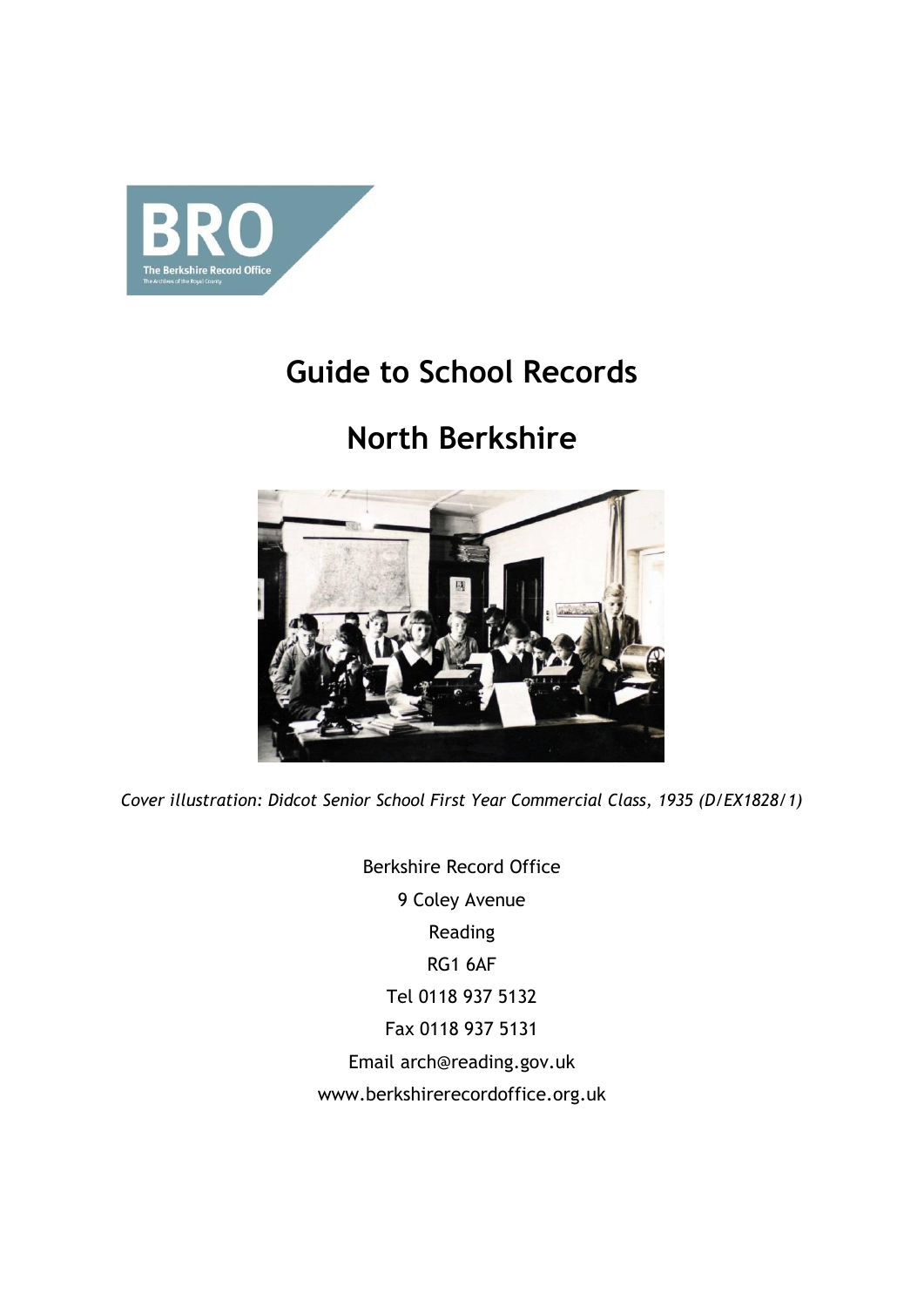### **Using this Guide**

This is a guide to sources at the BRO for schools in the Vale of White Horse area which was transferred to Oxfordshire in 1974. It is arranged in alphabetical order of civil parish, and then by the different kinds of record available.

The references after each entry should be quoted if you would like to see that item. For more information, please look up the reference in the appropriate catalogue.

Please note that BRO does not hold individual pupil records or exam results.

If you would like to visit the office to carry out your research, please make an appointment. Please see our free **Planning Your Visit** leaflet for more information**.**

**At OHC** indicates that the documents are at the Oxfordshire History Centre and are not held at BRO.

#### **Note on Closure**

Access to documents containing personal information is usually restricted to a minimum of 50 years after the last entry in a document. If you wish to see a restricted item please ask a member of staff.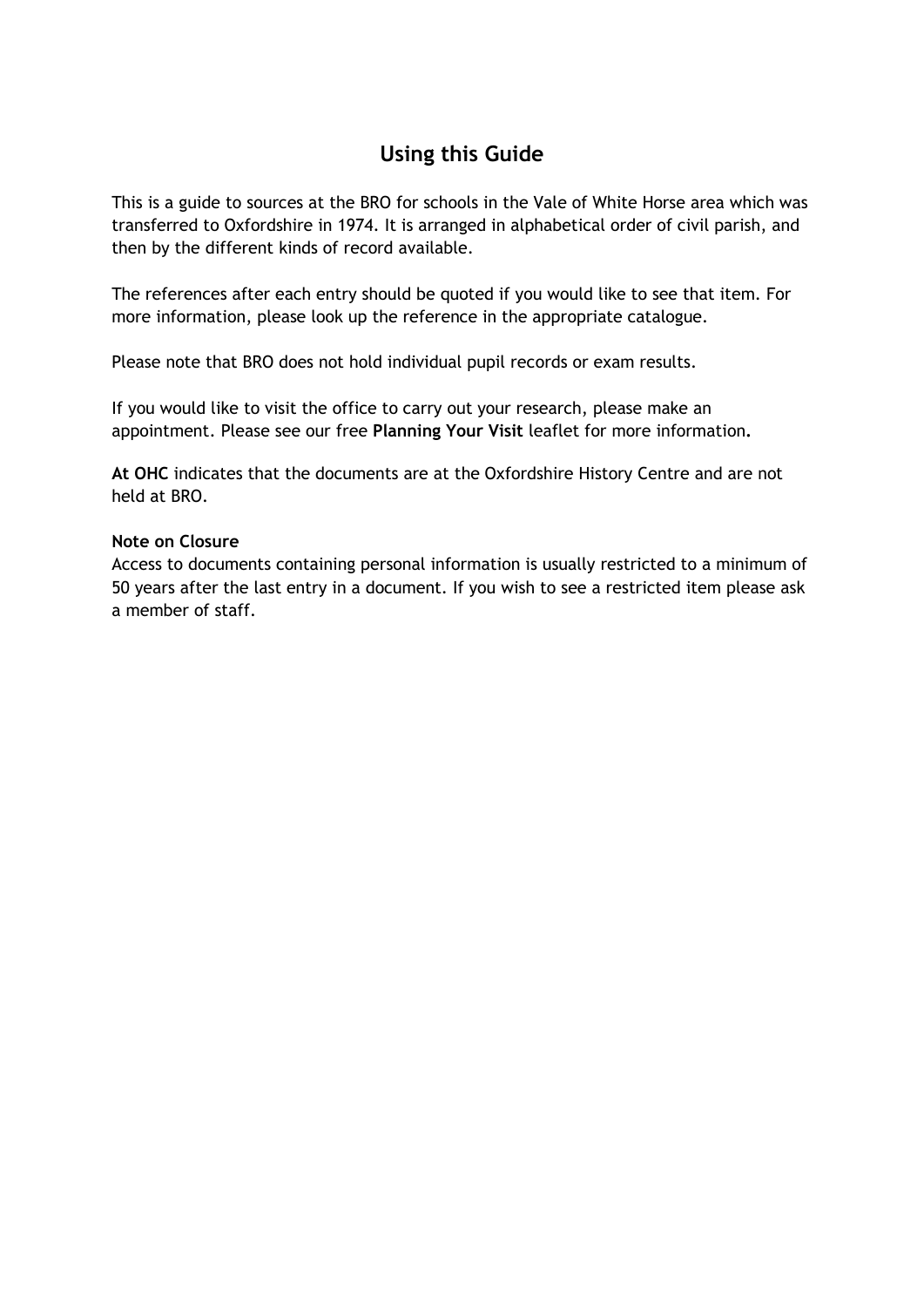| Abingdon                              |                           |                  |                    |
|---------------------------------------|---------------------------|------------------|--------------------|
| Abingdon CE (previously               | Log Book                  | 1880-1932        | C/EL1, 2, 3        |
| Abingdon Boy's and                    |                           |                  |                    |
| Girls' National)                      |                           |                  |                    |
| Abingdon Cookery and                  | Plans                     | 1908             | C/CL/L2/19         |
| <b>Manual Instruction</b>             | Log Book                  | 1909-1949        | T/SL/103i At OHC   |
| Centre                                | Other records             | 1908-1909        | C/CL/G1/25/17      |
| Abingdon Infants                      | <b>Admission Register</b> | 1940-1945        | C/ER20             |
|                                       | Plans                     | 1865             | D/EX268/1          |
| Abingdon Junior School                | Plans                     | 1965-1967        | C/CL/L2/1089       |
| Abingdon School                       | Photograph                | n.d. [20c]       | D/EX1964/1         |
| (previously Roysse's                  | Other records             | 1676,            | T/A4/1 At OHC;     |
| School)                               |                           | 1854-1935        | SCH41/4/1-2; 6/1-4 |
| Abingdon Workhouse                    | Other records             | 1836;            | G/A5/30; G/A5/37   |
|                                       |                           | 1851-1852        |                    |
| <b>Boxhill Secondary</b>              | Other records             | 1957             | C/CL/L2/619/1-5    |
| Modern                                |                           |                  |                    |
| <b>Caldecott Primary</b>              | Other records             | 1959-1960        | C/CL/L2/764/1-12   |
| Carswell Community                    | <b>Admission Register</b> | 1939-1942        | C/ER23             |
| Primary (previously                   | Minutes                   | 1935-1950        | C/EM/49            |
| Carswell County,<br>Abingdon Council) | Other records             | 1947-1951        | C/CL/L2/351/1-3;   |
|                                       |                           |                  | 429B/1-22          |
|                                       | Photograph                | n.d.             | C/EC1              |
| Conduit Road CE Infants'              | Plans                     | [c.1910]<br>1927 | C/CL/L2/141/1-2    |
| (previously National)                 | Log Book                  | 1876-1927        | C/EL/4/1, 2        |
|                                       | Photograph                | n.d.             | C/EC1              |
|                                       |                           | [c.1910]         |                    |
| <b>Fitzharrys County</b>              | <b>Minutes</b>            | 1959-1967        | C/EM85             |
| Secondary Modern                      | Other records             | 1956-1959        | C/CL/L2/627/1-14;  |
|                                       |                           |                  | $695/1 - 7$        |
| John Mason High                       | Plans                     | 1964-1965        | C/CL/L2/977        |
|                                       | <b>Minutes</b>            | 1959-1970        | <b>C/EM86</b>      |
| <b>Junior Training Centre</b>         | Plans                     | 1963-1964        | C/CL/L2/960        |
| Larkmead County                       | <b>Minutes</b>            | 1956-1969        | C/EM88             |
| Secondary (previously                 | Other records             | 1952-1957        | C/CL/L2/478/1-8;   |
| Abingdon Council,                     |                           |                  | 540/1-5; 602/1-6;  |
| County Modern)                        |                           |                  | $639/1 - 6$        |
| London County Council                 | <b>Admission Register</b> | 1940-1945        | C/ER19/1, 2        |
| Unit                                  | Log Book                  | 1940-1945        | C/EL/75            |
| The Manor Preparatory                 | <b>Admission Register</b> | 1967-1979        | S306/1/A/1-8 At    |
| School                                |                           |                  | <b>OHC</b>         |
| <b>Milton Heights County</b>          | Plans                     | 1965-1966        | C/CL/L2/1013       |
| Primary                               | <b>Minutes</b>            | 1924-1967        | C/EM87             |
|                                       | Photograph                | $[c1910]$        | C/EC1              |
|                                       |                           |                  |                    |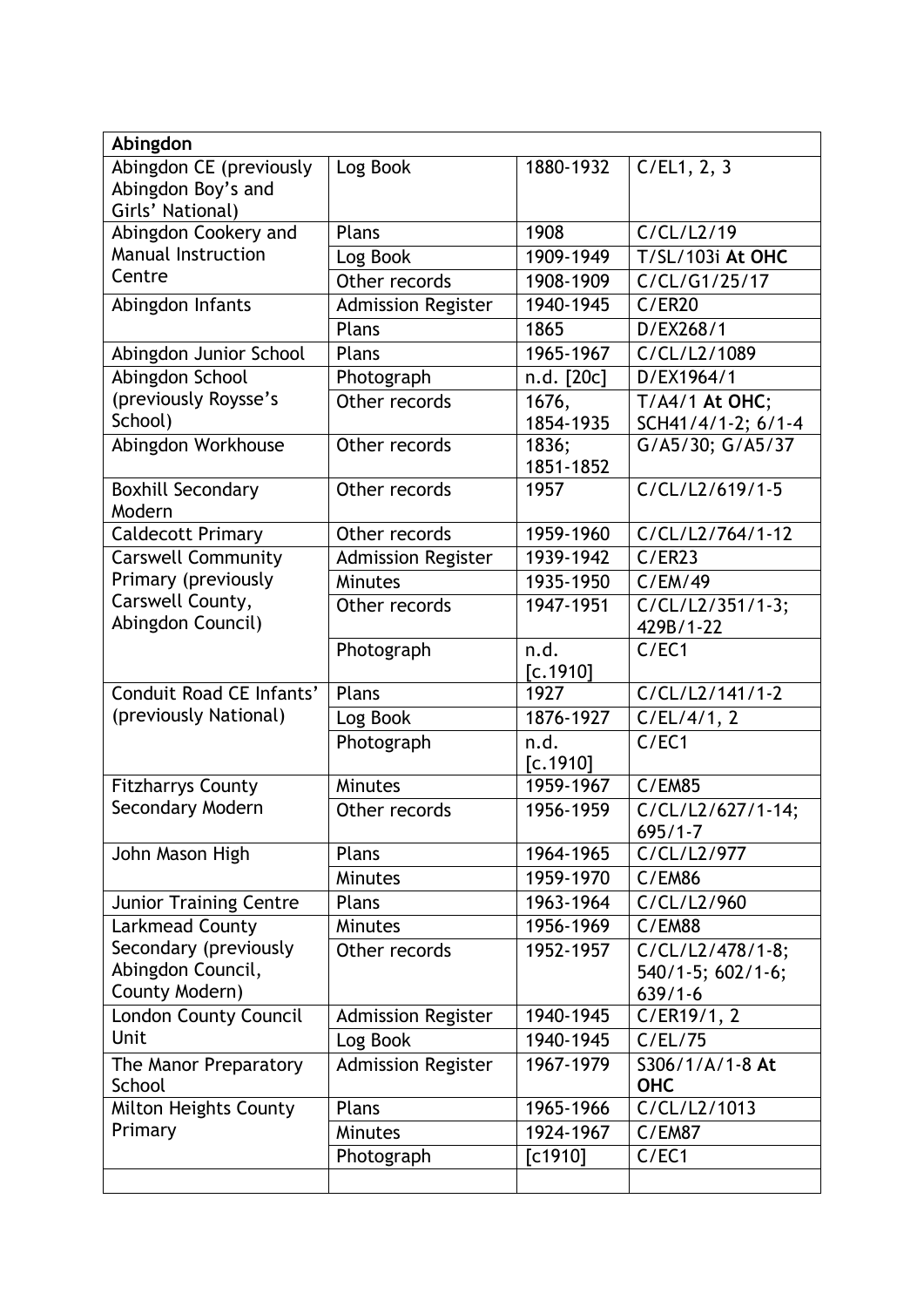| Abingdon (cont.)                       |                           |            |                   |
|----------------------------------------|---------------------------|------------|-------------------|
| North Berks College of                 | Plans                     | 1961-1965  | C/CL/L2/872; 1008 |
| <b>Further Education</b>               |                           |            |                   |
| St. Edmund's RC Primary                | Admission Register        | 1940-1963  | C/ER/59           |
| St Helen's School                      | Plans                     | 1869       | D/EX268/2         |
| (previously St Helen's<br>National)    | Photograph                | n.d. [20c] | D/EX1964/1        |
| Summerfield Hostel                     | <b>Minutes</b>            | 1950-1968  | C/EM89            |
| <b>Technical High School</b>           | Other records             | 1958       | C/CL/L2/672/1-5   |
| Abingdon St Helen                      | Log Book                  | 1871-1940  | C/EL43,           |
| <b>Without Dry Sandford</b>            |                           |            | D/P187/28/2       |
| County Primary,                        | Minutes                   | 1946-1963  | <b>C/EM107</b>    |
| (previously CE)                        | Other records             | 1939-1954  | C/CL/L2/288A;     |
|                                        |                           |            | $505/1 - 7;$      |
|                                        |                           |            | D/P187/28/15      |
| <b>Sunday School</b>                   | <b>Admission Register</b> | 1966-1977  | D/P187/28/26      |
| Appleford                              |                           |            |                   |
| Appleford CE (previously               | <b>Admission Register</b> | 1934-1961  | C/ER4             |
| National, Parochial                    | Log Book                  | 1876-1961  | $C/EL38/1-3$      |
| Aided)                                 | <b>Minutes</b>            | 1902-1961  | C/EM42            |
|                                        | Photograph                | n.d.       | C/EC1             |
|                                        |                           | $[c1910]$  |                   |
|                                        | <b>Punishment Book</b>    | 1923-1929  | C/EZ9             |
|                                        | Other records             | 1895-1962  | D/P128B/25/1-5    |
| Appleton                               |                           |            |                   |
| Appleton CE (previously                | Plans                     | 1893       | D/EX 2010/2-3     |
| National)                              | Photograph                | n.d. [20c] | D/EX/1964/1       |
|                                        | Other records             | 1901-1911  | D/P5/25/10, 11    |
| Ardington                              |                           |            |                   |
| Ardington CE (previously<br>Parochial) | Other records             | 1840       | D/P7/28/2         |
| Ardington and Lockinge<br>Primary      | Plans                     | 1962-1963  | C/CL/L2/882       |
| Ashbury                                |                           |            |                   |
| Ashbury CE (previously                 | Plans                     | 1862-1864  | D/EX268/4         |
| Parochial, National)                   | Log Book                  | 1904-1917  | C/EL5             |
|                                        | Photograph                | n.d. [20c] | D/EX1964/1        |
|                                        | Other records             | 1933-1935  | D/P9/28/24        |
| <b>Aston Tirrold</b>                   |                           |            |                   |
| <b>Aston Tirrold CE</b>                | <b>Admission Register</b> | 1875-1972  | C/ER61;           |
| (previously National)                  |                           |            | D/P10/28/18       |
|                                        | Log Book                  | 1870-1935  | C/EL/105/1;       |
|                                        |                           |            | D/P10/28/17       |
|                                        | <b>Punishment Book</b>    | 1901-1958  | C/EZ42/1          |
|                                        | Other records             | 1859-1971  | $C/EZ42/2-5;$     |
|                                        |                           |            | D/P10/28          |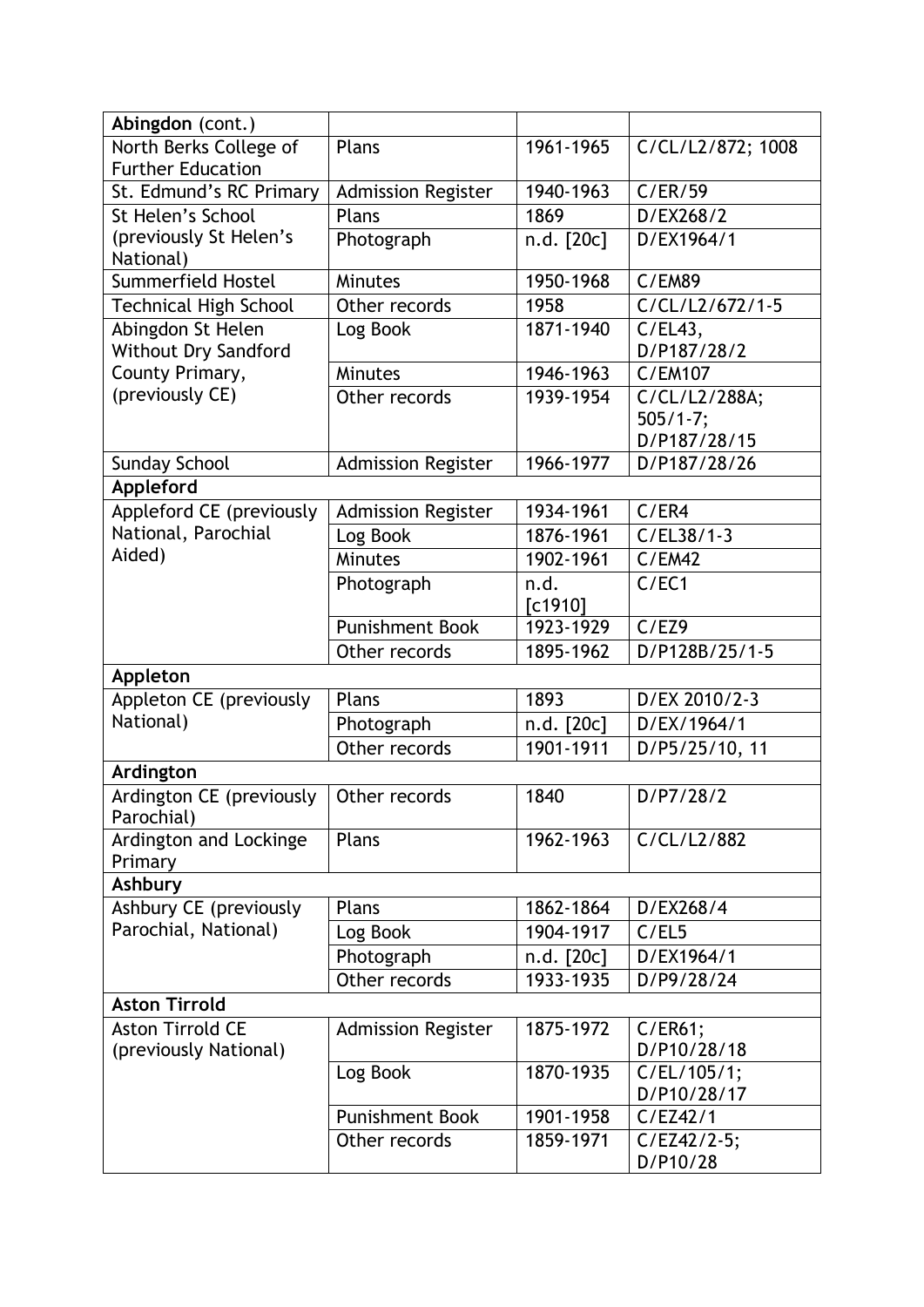| <b>Baulking</b>                                         |                           |                           |                                                    |
|---------------------------------------------------------|---------------------------|---------------------------|----------------------------------------------------|
| <b>Baulking Council</b>                                 | <b>Admission Register</b> | 1912-1923                 | $C/ER21/1-2$                                       |
| (previously Board)                                      | Log Book                  | 1878-1931                 | $C/EL6/1-2$                                        |
| <b>Blewbury</b>                                         |                           |                           |                                                    |
| <b>Blewbury Endowed CE</b>                              | <b>Admission Register</b> | 1876-1921                 | $C/ER45/1-2$                                       |
| (previously Endowed<br>National)                        | Photograph                | n.d.<br>$[c1910]$         | C/EC1                                              |
|                                                         | Other records             | 1718-1961                 | D/EX215 Q1;<br>D/EX235/2-4;<br>D/P20/25/28, 29     |
| <b>Bourton</b>                                          |                           |                           |                                                    |
| <b>Bourton CE School</b>                                | Photograph                | n.d. [20c]                | D/EX1964/1; C/EC1                                  |
| <b>Bourton Manual Training</b><br>Centre                | Log Book                  | 1912-1942                 | C/EL50                                             |
| <b>Brightwell</b>                                       |                           |                           |                                                    |
| Brightwell-cum-Sotwell<br><b>CE Primary (previously</b> | Plans                     | 1841-1896                 | D/EX268/9;<br>D/P25/28/12                          |
| National)                                               | <b>Minutes</b>            | 1877-1981,<br>1895-1952   | D/P25/28/14-16;<br>T/SM/19i-ii At OHC              |
|                                                         | Photograph                | n.d.<br>[c.1910],<br>1968 | C/EC1;<br>D/EX1028/180/S6;<br>D/EX1964/1           |
|                                                         | Other records             | 1841-1985                 | C/CL/L2/748/1-7;<br>D/P25/28/6, 9-13,<br>$18 - 21$ |
| <b>Buckland</b>                                         |                           |                           |                                                    |
| <b>Buckland CE (previously</b>                          | Plans                     | 1856                      | D/EX268/10                                         |
| National, Parochial)                                    | Photograph                | n.d. [20c]                | D/EX1964/1                                         |
|                                                         | Other records             | 1841-1907;<br>1967        | D/P27/28/13;<br>D/EX2263                           |
| <b>Buckland School of</b><br>Industry                   | Other records             | 1789-1901                 | D/P27/25/5-7, 13                                   |
| <b>Buscot</b>                                           |                           |                           |                                                    |
| <b>Buscot CE Primary</b>                                | <b>Admission Register</b> | 1880-1965                 | $\overline{C}/ER16/1-8$                            |
| (previously National)                                   | Log Book                  | 1871-1965                 | C/EL73/1, 2                                        |
|                                                         | Other records             | 1873-1964                 | C/EZ/17/1-4;<br>D/P30/28/1                         |
| <b>East Challow</b>                                     |                           |                           |                                                    |
| <b>East Challow CE Primary</b>                          | Plans                     | 1962-1967                 | C/CL/L2/889;1082                                   |
| <b>St Nicholas CE</b>                                   | <b>Admission Register</b> | 1913-1992                 | SCH21/11/1-3                                       |
| (previously East Challow<br>CE, National                | Plans                     | 1855-1966                 | D/EX268/11;<br>D/P81B/28/20, 24-<br>26             |
|                                                         | Log Book                  | 1909-1984                 | SCH21/8/1-3                                        |
|                                                         | <b>Minutes</b>            | 1956-1986                 | SCH21/1/1                                          |
|                                                         | Photograph                | 1912, 1964                | D/EX1964/1;<br>D/P81B/28/21                        |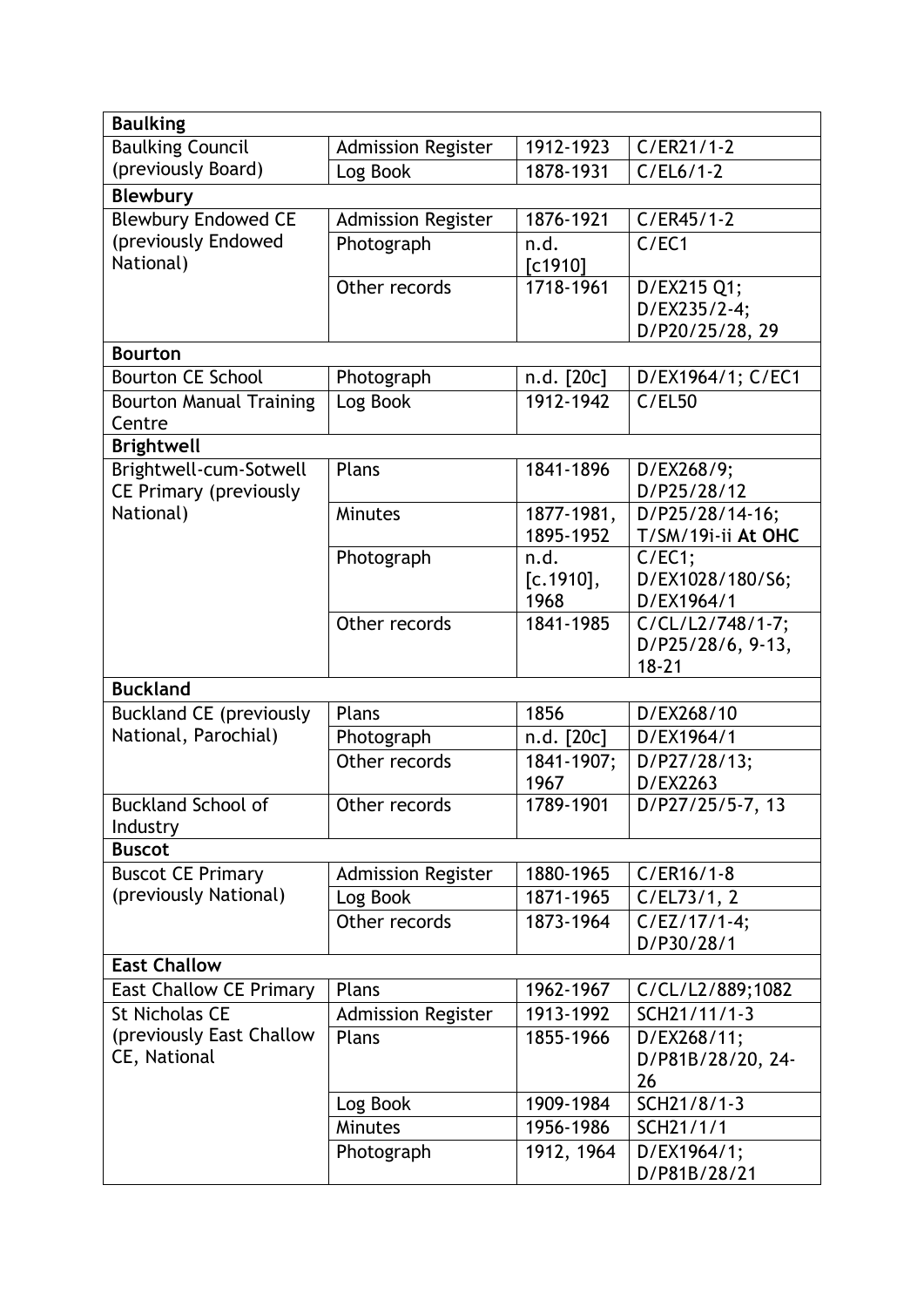|                                                 | <b>Punishment Book</b>    | 1907-1972               | SCH21/12/1                                         |
|-------------------------------------------------|---------------------------|-------------------------|----------------------------------------------------|
|                                                 | Other records             | 1853-1964               | D/P81B/28 & SCH21                                  |
| <b>West Challow</b>                             |                           |                         |                                                    |
| <b>West Challow School</b>                      | Other records             | 1883-1885               | D/P81C/28/1, 7, 8                                  |
| <b>Charney Bassett</b>                          |                           |                         |                                                    |
| Bouverie-Pusey<br>(previously National)         | <b>Admission Register</b> | 1921-1950               | S323/1/A3/1 At<br><b>OHC</b>                       |
|                                                 | Plans                     | 1962-1963               | C/CL/L2/883                                        |
|                                                 | Log Book                  | 1877-1923;<br>1923-1981 | C/EL41/1, 2;<br>S323/1/A1/1, 2 At<br><b>OHC</b>    |
|                                                 | <b>Punishment Book</b>    | 1902-1943               | S323/1/A2/1 At<br><b>OHC</b>                       |
|                                                 | Other records             | 1948-1960               | S323/1/A4/1, 2 At<br>OHC; C/CL/E4/22               |
|                                                 | Photograph                | n.d.<br>[C1910]         | D/EX1303/7/47/13                                   |
| Charlton                                        |                           |                         |                                                    |
| <b>Charlton CE Infants</b>                      | <b>Admission Register</b> | 1878-1903               | D/EX2547/3/2/8                                     |
| (previously Charlton                            | <b>Minutes</b>            | 1903-1921               | D/EX2547/3/2/1                                     |
| National)                                       | Log Book                  | 1875-1896               | D/EX2547/3/2/3-4                                   |
|                                                 | Plans                     | 1883-1921               | D/EX2547/3/2/2,5-<br>9,10                          |
| <b>Charlton County Primary</b>                  | Plans                     | 1964                    | C/CL/L2/961                                        |
| <b>Charlton Evening</b>                         | <b>Minutes</b>            | 1911-1912               | D/EX2547/3/3/1                                     |
| Childrey                                        |                           |                         |                                                    |
| Ridgeway CE School<br>(previously Council, also | <b>Admission Register</b> | 1913-1978               | S325/A2/1, 2 At<br><b>OHC</b>                      |
| known as County)                                | Log Book                  | 1913-1979               | S325/A1/1 At OHC                                   |
|                                                 | <b>Admission Register</b> | 1913-1972               | D/EX1501/2-3<br>(copies only;<br>originals At OHC) |
|                                                 | Plans                     | 1912                    | C/CL/L2/63                                         |
|                                                 | Photograph                | n.d.<br>[c.1920]        | D/EX1501/1                                         |
|                                                 | Other records             | 1909-1913               | C/CL/E4/23;<br>C/CL/G1/25/33                       |
| <b>Fettyplace Endowed</b>                       | Log Book                  | 1870-1913               | C/EL13/1, 2                                        |
|                                                 | Photograph                | 1911                    | D/EX1964/1                                         |
| Childrey Girls' School                          | Photograph                | 1981                    | D/EX1303/7/15/3                                    |
| Wesleyan                                        | Plans                     | 1855                    | D/EX268/12                                         |
|                                                 | Log Book                  | 1885-1913               | C/EL14                                             |
| Chilton                                         |                           |                         |                                                    |
| <b>Chilton County Primary</b>                   | Log Book                  | 1883-1930               | $D/P$ 36/25/1                                      |
| (previously National)                           | Minutes                   | 1948-1967               | <b>C/EM120</b>                                     |
|                                                 | Other records             | 1903-1950               | D/P36/25/2-4; 28/6-<br>8; C/CL/L2/408/1-3          |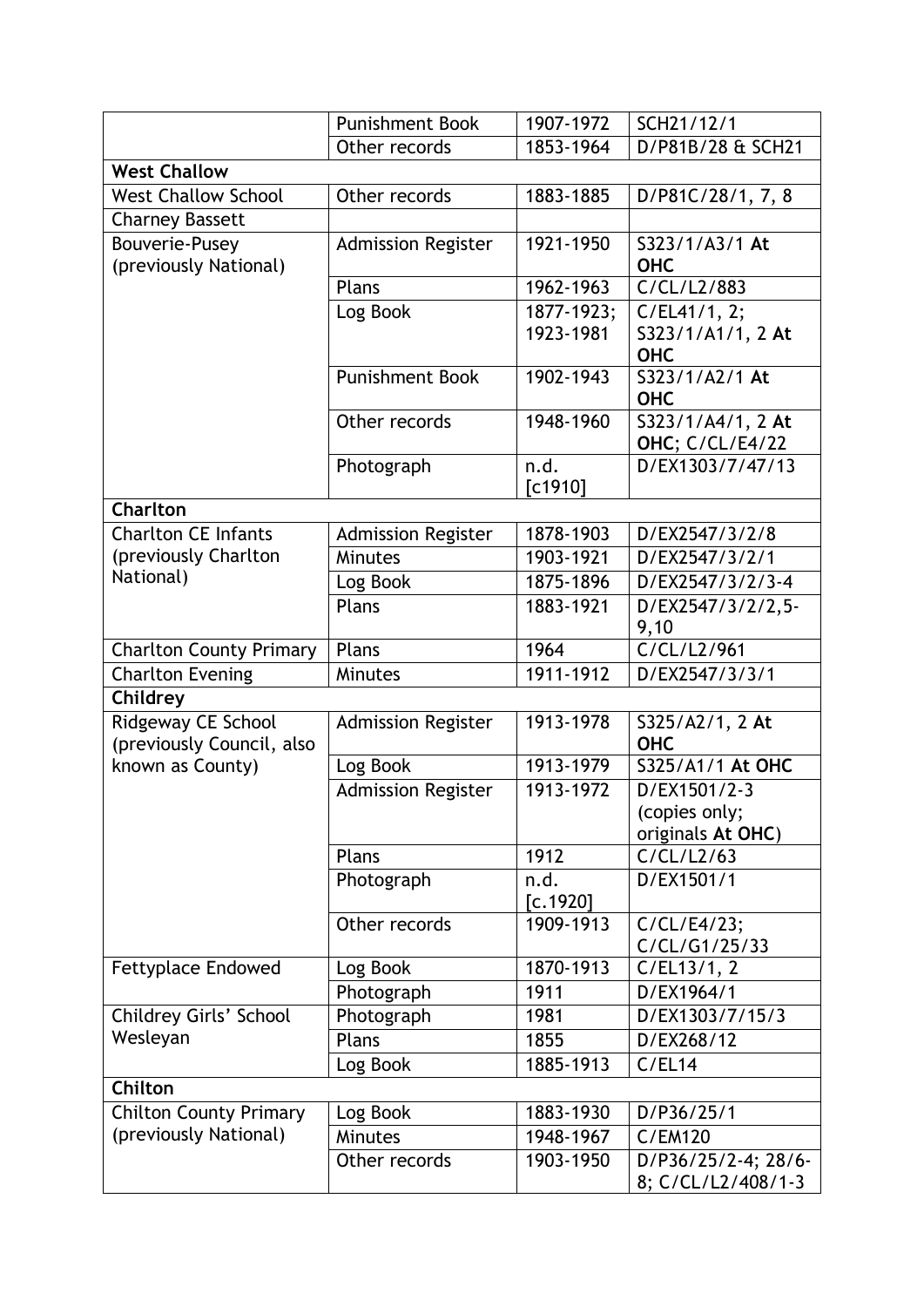| Cholsey                                    |                           |            |                                 |
|--------------------------------------------|---------------------------|------------|---------------------------------|
| <b>Cholsey County Primary</b>              | Plans                     | 1963-1966  | C/CL/L2/935; 1014               |
| <b>Cholsey County</b>                      | <b>Admission Register</b> | 1983-1996  | SCH 32/11/1                     |
| (previously Council,                       | Plans                     | 1910-1956; | C/CL/L2/38, 47,                 |
| National, Board)                           |                           | 1946       | 554:                            |
|                                            |                           |            | RD/W/SB2/1029                   |
|                                            | Log Book                  | 1863-1996  | C/EL101/1, 2;                   |
|                                            |                           |            | 102/1, 2;                       |
|                                            |                           |            | SCH32/8/1-7                     |
|                                            | Minutes                   | 1906-1967  | $C/EM2/1-3$                     |
|                                            | <b>Punishment Book</b>    | 1900-1954  | SCH32/12/1                      |
|                                            | Other records             | 1907-1993  | C/CL/G1/25/13;                  |
|                                            |                           |            | SCH32/10/1;                     |
|                                            |                           |            | D/EX2821/1-4                    |
| St Anthony's School at<br><b>Bucklands</b> | Plans                     | 1947       | RD/W/SB2/1133                   |
| Coleshill                                  |                           |            |                                 |
| Coleshill CE (previously                   | Admission Register        | 1898-1972  | D/P40/28/7, 8                   |
| National)                                  | Log Book                  | 1871-1972  | D/P40/28/3-6                    |
|                                            | Other records             | 1880-1897  | D/P40/28/9                      |
| <b>Great Coxwell</b>                       |                           |            |                                 |
| <b>Great Coxwell CE</b>                    | <b>Admission Register</b> | 1875-1965  | C/ER42                          |
| (previously National)                      | Log Book                  | 1875-1965  | $C/EL81/1-3$                    |
|                                            | Other records             | 1679-1903  | D/P44/25/2;                     |
|                                            |                           |            | $28/2/1-3, 5$                   |
| <b>Little Coxwell</b>                      |                           |            |                                 |
| <b>Little Coxwell CE</b>                   | <b>Admission Register</b> | 1888-1965  | C/ER41                          |
|                                            | Log Book                  | 1888-1965  | C/EL37, 80                      |
|                                            | <b>Minutes</b>            | 1903-1965  | D/P53B/28/2                     |
|                                            | Other records             | 1960       | D/P53B/28/3                     |
| Cumnor                                     |                           |            |                                 |
| <b>Cumnor CE (previously</b>               | Plans                     | 1858       | D/EX268/15                      |
| National)                                  | Log Book                  | 1863-1956  | S331/1/A1/1, 2 At<br><b>OHC</b> |
|                                            | Photograph                | n.d.       | C/EC1                           |
|                                            |                           | [c.1910]   |                                 |
|                                            | Other records             | 1857-1992  | C/CL/L2/429A/1-8;               |
|                                            |                           |            | D/P45/25/3; 28/5-7              |
| <b>Matthew Arnold</b>                      | Plans                     | 1960-1961  | C/CL/L2/559/1-16;               |
| Secondary (previously                      |                           |            | 683/1-8; 829                    |
| Secondary Modern)                          | <b>Minutes</b>            | 1958-1966  | C/EM95                          |
|                                            | Other records             | 1952-1971  | C/CL/E4/27/1-3;                 |
| Blue Coat School,<br><b>Oxford</b>         | Other records             | 1863       | D/P45/25/3                      |
| <b>Sunday School</b>                       | Other records             | 1815-1861  | D/P45/28/1                      |
|                                            |                           |            |                                 |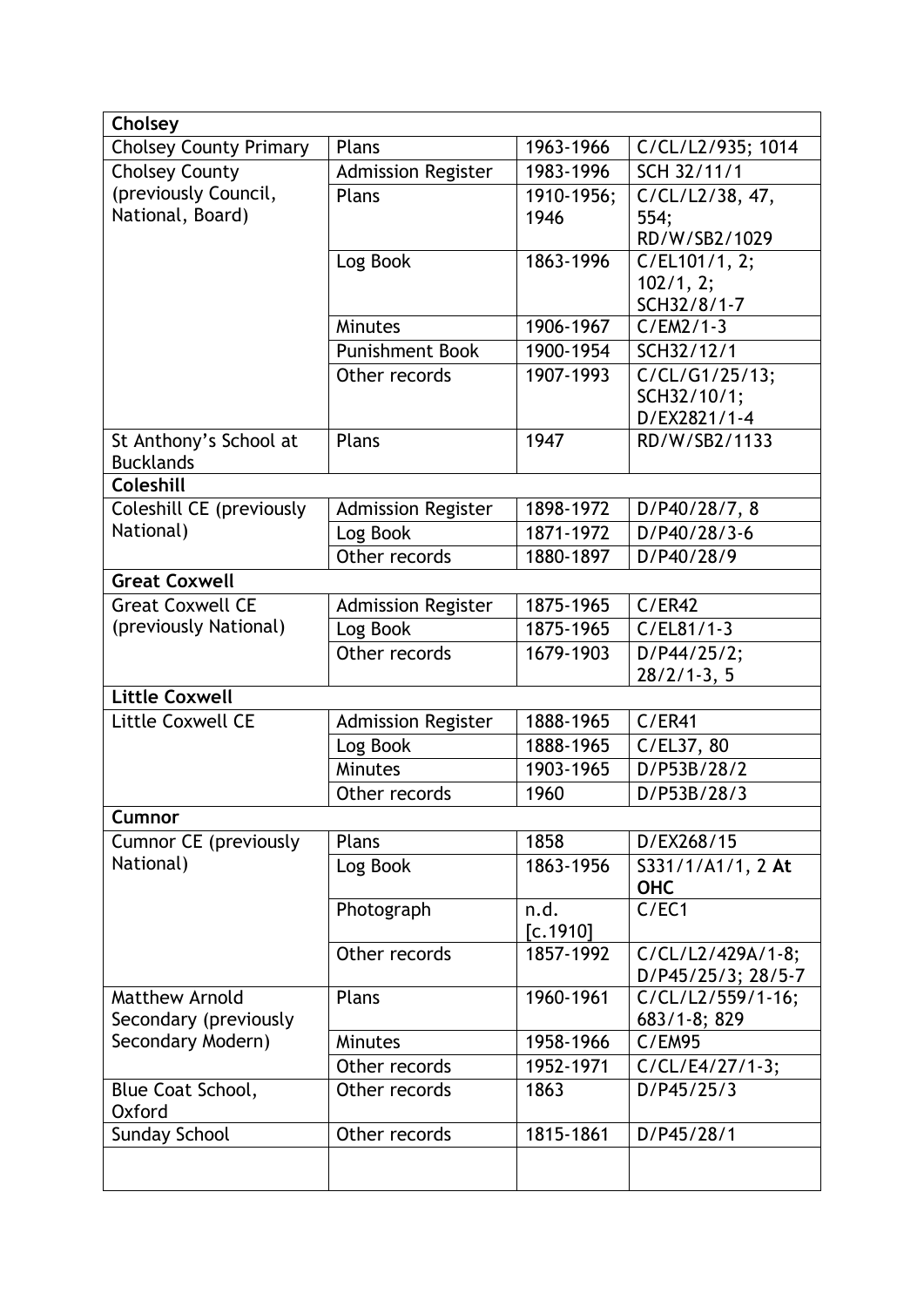| <b>Denchworth</b>                                |                           |                   |                                |
|--------------------------------------------------|---------------------------|-------------------|--------------------------------|
| Denchworth CE                                    | <b>Admission Register</b> | 1898-1970         | C/ER57, 66                     |
| (previously National)                            | Plans                     | 1858              | D/EX268/16                     |
|                                                  | Log Book                  | 1863-1891         | D/EZ187                        |
|                                                  | Log Book                  | 1909-1970         | C/EL103                        |
|                                                  | Photograph                | n.d.              | D/EX1964/1                     |
|                                                  |                           | [c.1910]          |                                |
|                                                  | <b>Punishment Book</b>    | 1909-1955         | C/EZ43/1                       |
|                                                  | Other records             | 1956-1965         | C/EZ43/2                       |
| <b>Didcot</b>                                    |                           |                   |                                |
| Didcot Girls' Grammar                            | Plans                     | 1960-1967         | C/CL/L2/794; 1060              |
|                                                  | <b>Minutes</b>            | 1958-1967         | C/EM121                        |
|                                                  | Other records             | 1955-1956         | C/CL/L2/577/1-14               |
| <b>Greenmere Junior</b>                          | Plans                     | 1936              | C/CL/L2/226;                   |
|                                                  |                           |                   | RD/W/SB2/542                   |
|                                                  | <b>Minutes</b>            | 1937-1958         | C/EM96                         |
| Handicraft and Special<br><b>Subjects Centre</b> | Plans                     | 1911              | C/CL/L2/57/1, 2                |
| <b>Manor County Primary</b>                      | Plans                     | 1894-1929;        | C/CL/L2/131/1-2;               |
| (previously Didcot                               |                           | 1963              | $152/1-2;$                     |
| County, Didcot Council,                          |                           |                   | D/P47/28/4;                    |
| <b>Didcot Board including</b>                    |                           |                   | C/CL/L2/898                    |
| Evening School, and<br>Didcot National)          | Log Book                  | 1881-1909         | C/EL30/1, 2;<br>C/EL31; C/EL32 |
|                                                  | <b>Minutes</b>            | 1896-1965         | $C/EB4/1-2;$                   |
|                                                  |                           |                   | C/EM5/1, 2; C/EM97             |
|                                                  | Photograph                | n.d. [20c]        | D/EX1964; 2102/9               |
|                                                  | Other records             | 1901-1906         | D/EX/1988/1                    |
| Northbourne CE Primary                           | <b>Admission Register</b> | 1884              | D/P60/28/1                     |
| (previously North                                | Plans                     | 1949              | C/CL/L2/407/1-2                |
| Hagbourne School)                                | Other records             | 1891              | D/P60/28/1                     |
| <b>Didcot Senior School</b>                      | Plans                     | 1930-1933         | RD/W/SB2/115;                  |
| (mixed)                                          |                           |                   | C/CL/L2/158;                   |
|                                                  |                           |                   | $176/1-3$ ; $199/1-3$ )        |
|                                                  | Photograph                | 1934-1936         | D/EX1828/1-5                   |
|                                                  | Other records             | n.d.<br>[c.1930s] | D/EX1828/6                     |
| St Birinus' Boy's                                | Plans                     | 1935              | RD/W/SB2/482;                  |
| (previously Didcot Boy's                         |                           |                   | C/CL/L2/214, 214A              |
| County Modern, Didcot                            | <b>Minutes</b>            | 1944-1961         | C/EM41; 98                     |
| Senior Boy's)                                    | Other records             | 1955-1959         | C/CL/L2/556/1-5;<br>709/1-31   |
| St Frideswide's Girls'                           | Plans                     | 1948;             | RD/W/SB2/1216;                 |
| Secondary Modern                                 |                           | 1961-1962         | C/CL/L2/860                    |
| (previously County                               | <b>Minutes</b>            | 1949-1957         | <b>C/EM99</b>                  |
| Modern, Senior Girls')                           | Other records             | 1956-1959         | C/CL/L2/634/1-2;               |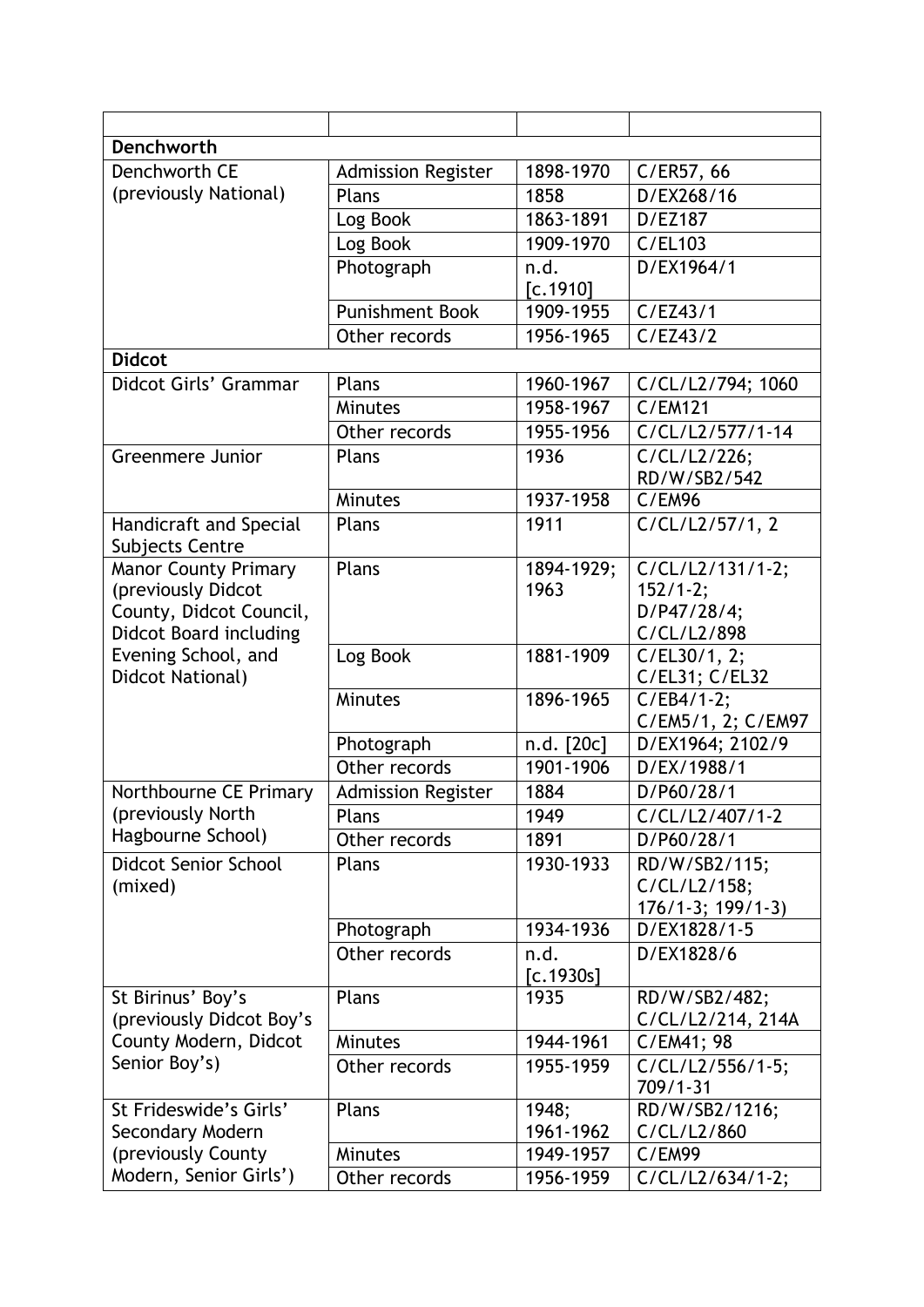|                                             |                           |           | $696/1 - 7$                        |
|---------------------------------------------|---------------------------|-----------|------------------------------------|
| Didcot (cont.)                              |                           |           |                                    |
| Stephen Freeman Infant<br>School            | Log Book                  | 1972-1981 | S333/1/A1/1 At<br><b>OHC</b>       |
| <b>Didcot Wartime Nursery</b>               | Other records             | 1943      | C/CL/L2/309/1-2                    |
| <b>Drayton</b>                              |                           |           |                                    |
| <b>Drayton County Primary</b>               | Plans                     | 1960-1967 | C/CL/L2/801; 1073                  |
| (previously Council,                        | Minutes                   | date      | C/EM34; C/EM100;                   |
| Drayton School,                             |                           |           | D/P48/25/4                         |
| National)                                   | Photograph                | n.d.      | D/EX 1861/1                        |
|                                             |                           | [c.1902]  |                                    |
|                                             | Other records             | 1848-2004 | $C/CL/L2/506/1-6;$                 |
|                                             |                           |           | D/EX 1861/2;                       |
|                                             |                           |           | D/P48/25/3; 28/10-<br>11           |
| Dry Sandford, see Abingdon St Helen Without |                           |           |                                    |
| <b>Eaton Hastings</b>                       |                           |           |                                    |
| <b>Eaton Hastings CE</b>                    | <b>Admission Register</b> | 1874-1963 | C/ER13                             |
| (previously National)                       | Log Book                  | 1874-1965 | C/EL/67/1, 2;                      |
|                                             |                           |           | C/EL74                             |
|                                             | <b>Punishment Book</b>    | 1893-1936 | C/EZ18/1, 2                        |
|                                             | Other records             | 1960-1965 | $C/ER/17/1-6$                      |
| Faringdon                                   |                           |           |                                    |
| <b>Faringdon County</b>                     | Plans                     | 1922-1956 | C/CL/L2/110;                       |
| Primary, (previously                        |                           |           | 135/1-2; 228;                      |
| Council, British School                     |                           |           | $572/1 - 8$                        |
| Junior, elementary)                         | Log Book                  | 1874-1893 | C/EZ39/61                          |
|                                             | Minutes                   | 1853-1964 | C/EM7/1-3, 46;                     |
|                                             |                           |           | $C/EZ39/1/1-3$                     |
|                                             | Other records             | 1884-1922 | $G/F2/9/1-8$ (see                  |
|                                             |                           |           | also C/EZ39/1-61)<br>C/CL/G1/25/47 |
| <b>Female Subscription</b>                  | Other records             | 1848-1849 | D/EX160 F8                         |
| Faringdon CE (previously                    | <b>Admission Register</b> | 1878-1906 | D/EX723/1                          |
| National)                                   | Log Book                  | 1872-1931 | $C/EL16/1-5$                       |
|                                             | Minutes                   | 1871-1903 | D/P53/25/1                         |
|                                             | <b>Punishment Book</b>    | 1910-1931 | C/EZ21                             |
|                                             | Other records             | 1884-1921 | G/F2/9; C/CL/E4/34                 |
| <b>Faringdon County Girls</b>               | Plans                     | 1932;     | C/CL/L2/184; 205;                  |
| (County Girls Grammar,                      |                           | 1960-1961 | 912A-B                             |
| previously Secondary)                       | <b>Minutes</b>            | 1920-1962 | C/EM8/1-4; 102                     |
|                                             | Other records             | 1938-1960 | C/CL/L2/296A, B;                   |
|                                             |                           |           | 588/1-5; 688/1-6;                  |
|                                             |                           |           | C/TR/E10/7;                        |
|                                             |                           |           | D/QW18/5                           |
| Faringdon Secondary                         | Plans                     | 1961-1962 | C/CL/L2/827; 866                   |
| Modern                                      | Minutes                   | 1938-1961 | C/EM39, 45                         |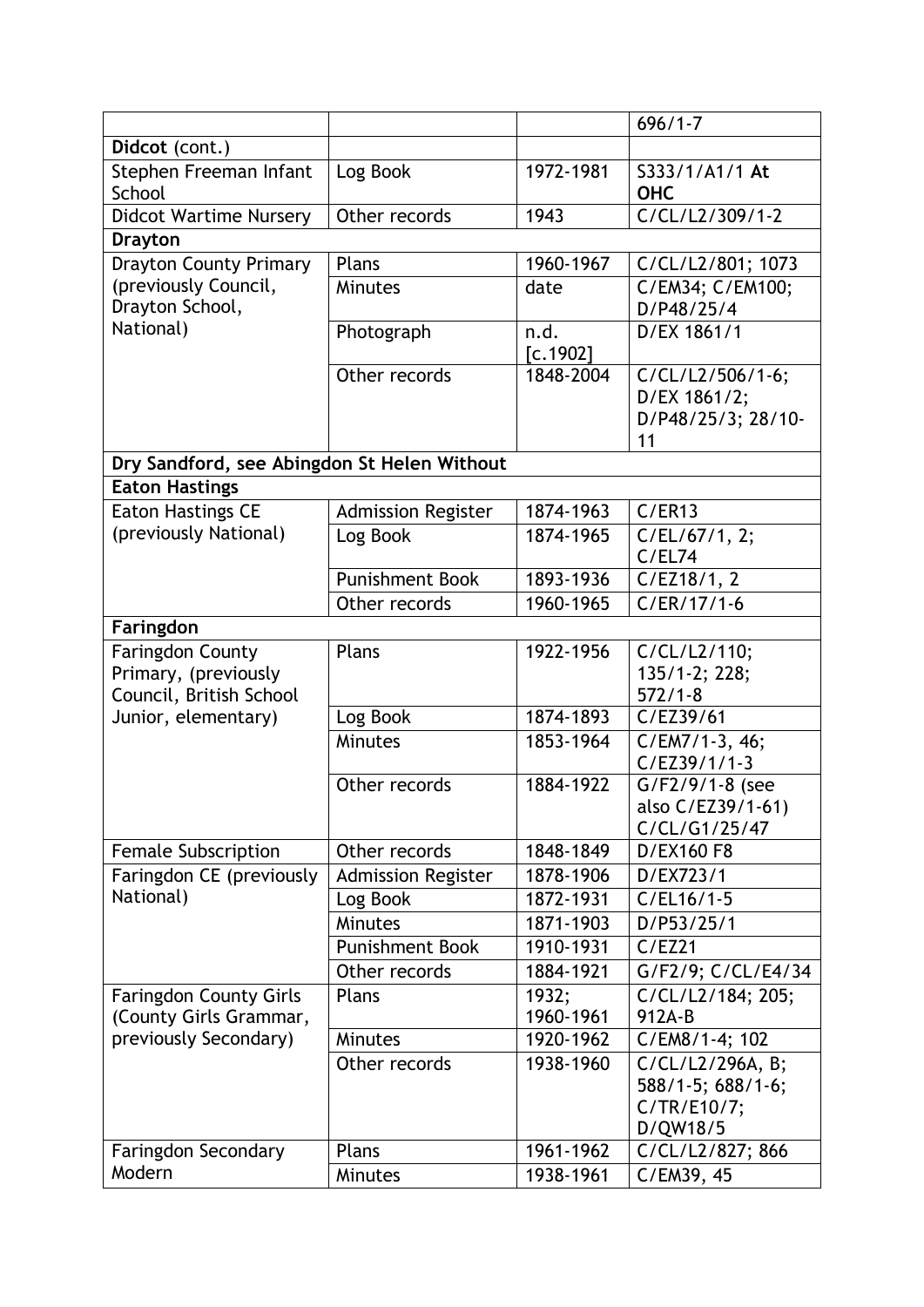| Faringdon (cont.)<br>Handicraft and Special<br>C/CL/L2/57/1-2<br>1911<br>Plans<br>Subjects Centre<br><b>Fyfield</b><br><b>Parochial School</b><br>Log Book<br>1901-1981<br>S339/1/A1/1-3 At<br><b>OHC</b><br>1947-1966<br>S339/1/A2/1; A3/1<br>Other records<br>At OHC<br>Garford & Frilford<br>Garford & Frilford CE<br>1919-1971<br>T/SA/71 At OHC<br><b>Admission Register</b><br>Plans<br>T/S/Plans/69 At<br>1894<br><b>OHC</b><br>T/SL/111/1-5 At<br>1874-1981<br>Log Book<br><b>OHC</b><br>1874-1981<br>T/SM/60i-iii At OHC<br><b>Minutes</b><br><b>Punishment Book</b><br>1928-1953<br>T/SP/12 At OHC<br>1877-1981<br>At OHC<br>Other records<br>Goosey<br>Goosey CE (previously<br><b>Admission Register</b><br>1896-1967<br>C/ER51/1, 2<br>National)<br>C/EL89/1, 2<br>Log Book<br>1896-1967<br>Photograph<br>C/EC1; D/EX1964/1<br>n.d. [20c] |
|--------------------------------------------------------------------------------------------------------------------------------------------------------------------------------------------------------------------------------------------------------------------------------------------------------------------------------------------------------------------------------------------------------------------------------------------------------------------------------------------------------------------------------------------------------------------------------------------------------------------------------------------------------------------------------------------------------------------------------------------------------------------------------------------------------------------------------------------------------|
|                                                                                                                                                                                                                                                                                                                                                                                                                                                                                                                                                                                                                                                                                                                                                                                                                                                        |
|                                                                                                                                                                                                                                                                                                                                                                                                                                                                                                                                                                                                                                                                                                                                                                                                                                                        |
|                                                                                                                                                                                                                                                                                                                                                                                                                                                                                                                                                                                                                                                                                                                                                                                                                                                        |
|                                                                                                                                                                                                                                                                                                                                                                                                                                                                                                                                                                                                                                                                                                                                                                                                                                                        |
|                                                                                                                                                                                                                                                                                                                                                                                                                                                                                                                                                                                                                                                                                                                                                                                                                                                        |
|                                                                                                                                                                                                                                                                                                                                                                                                                                                                                                                                                                                                                                                                                                                                                                                                                                                        |
|                                                                                                                                                                                                                                                                                                                                                                                                                                                                                                                                                                                                                                                                                                                                                                                                                                                        |
|                                                                                                                                                                                                                                                                                                                                                                                                                                                                                                                                                                                                                                                                                                                                                                                                                                                        |
|                                                                                                                                                                                                                                                                                                                                                                                                                                                                                                                                                                                                                                                                                                                                                                                                                                                        |
|                                                                                                                                                                                                                                                                                                                                                                                                                                                                                                                                                                                                                                                                                                                                                                                                                                                        |
|                                                                                                                                                                                                                                                                                                                                                                                                                                                                                                                                                                                                                                                                                                                                                                                                                                                        |
|                                                                                                                                                                                                                                                                                                                                                                                                                                                                                                                                                                                                                                                                                                                                                                                                                                                        |
|                                                                                                                                                                                                                                                                                                                                                                                                                                                                                                                                                                                                                                                                                                                                                                                                                                                        |
|                                                                                                                                                                                                                                                                                                                                                                                                                                                                                                                                                                                                                                                                                                                                                                                                                                                        |
|                                                                                                                                                                                                                                                                                                                                                                                                                                                                                                                                                                                                                                                                                                                                                                                                                                                        |
|                                                                                                                                                                                                                                                                                                                                                                                                                                                                                                                                                                                                                                                                                                                                                                                                                                                        |
|                                                                                                                                                                                                                                                                                                                                                                                                                                                                                                                                                                                                                                                                                                                                                                                                                                                        |
| <b>Punishment Book</b><br>1905-1919<br>C/EZ35                                                                                                                                                                                                                                                                                                                                                                                                                                                                                                                                                                                                                                                                                                                                                                                                          |
| Other records<br>1872-1876<br>C/EZ36;                                                                                                                                                                                                                                                                                                                                                                                                                                                                                                                                                                                                                                                                                                                                                                                                                  |
| D/P118B/28/1-7                                                                                                                                                                                                                                                                                                                                                                                                                                                                                                                                                                                                                                                                                                                                                                                                                                         |
| Grove                                                                                                                                                                                                                                                                                                                                                                                                                                                                                                                                                                                                                                                                                                                                                                                                                                                  |
| C/CL/L2/909<br>Grove CE (previously<br>Plans<br>1963                                                                                                                                                                                                                                                                                                                                                                                                                                                                                                                                                                                                                                                                                                                                                                                                   |
| National)<br><b>Minutes</b><br>1939-1952<br>D/P143C/28/1                                                                                                                                                                                                                                                                                                                                                                                                                                                                                                                                                                                                                                                                                                                                                                                               |
| 1864-1972<br>D/P143C/28/4, 5, 9;<br>Other records<br>C/CL/L2/755/1-6                                                                                                                                                                                                                                                                                                                                                                                                                                                                                                                                                                                                                                                                                                                                                                                   |
| <b>East Hagbourne</b>                                                                                                                                                                                                                                                                                                                                                                                                                                                                                                                                                                                                                                                                                                                                                                                                                                  |
| East Hagbourne CE<br>1874; 1965<br>C/EL35/1, 2;<br>Plans<br>C/CL/L2/992                                                                                                                                                                                                                                                                                                                                                                                                                                                                                                                                                                                                                                                                                                                                                                                |
| 1875-1954<br>Log Book<br>D/EX268/22                                                                                                                                                                                                                                                                                                                                                                                                                                                                                                                                                                                                                                                                                                                                                                                                                    |
| 1930; n.d.<br>D/EX1964/1;<br>Photograph                                                                                                                                                                                                                                                                                                                                                                                                                                                                                                                                                                                                                                                                                                                                                                                                                |
| [20C]<br>Postcards/Hagbourn                                                                                                                                                                                                                                                                                                                                                                                                                                                                                                                                                                                                                                                                                                                                                                                                                            |
| e 1                                                                                                                                                                                                                                                                                                                                                                                                                                                                                                                                                                                                                                                                                                                                                                                                                                                    |
| <b>East Hanney</b>                                                                                                                                                                                                                                                                                                                                                                                                                                                                                                                                                                                                                                                                                                                                                                                                                                     |
| <b>East Hanney CE</b><br>1846;<br>Plans<br>D/EX268/23;                                                                                                                                                                                                                                                                                                                                                                                                                                                                                                                                                                                                                                                                                                                                                                                                 |
| 1960-1961<br>C/CL/L2/793                                                                                                                                                                                                                                                                                                                                                                                                                                                                                                                                                                                                                                                                                                                                                                                                                               |
| Log Book<br>D/P63/28/14<br>1865-1891                                                                                                                                                                                                                                                                                                                                                                                                                                                                                                                                                                                                                                                                                                                                                                                                                   |
| Photograph<br>1912<br>D/EX1964/1                                                                                                                                                                                                                                                                                                                                                                                                                                                                                                                                                                                                                                                                                                                                                                                                                       |
| Other records<br>D/P63/28/1-10,<br>1882-1954<br>28A/2, 3                                                                                                                                                                                                                                                                                                                                                                                                                                                                                                                                                                                                                                                                                                                                                                                               |
|                                                                                                                                                                                                                                                                                                                                                                                                                                                                                                                                                                                                                                                                                                                                                                                                                                                        |
|                                                                                                                                                                                                                                                                                                                                                                                                                                                                                                                                                                                                                                                                                                                                                                                                                                                        |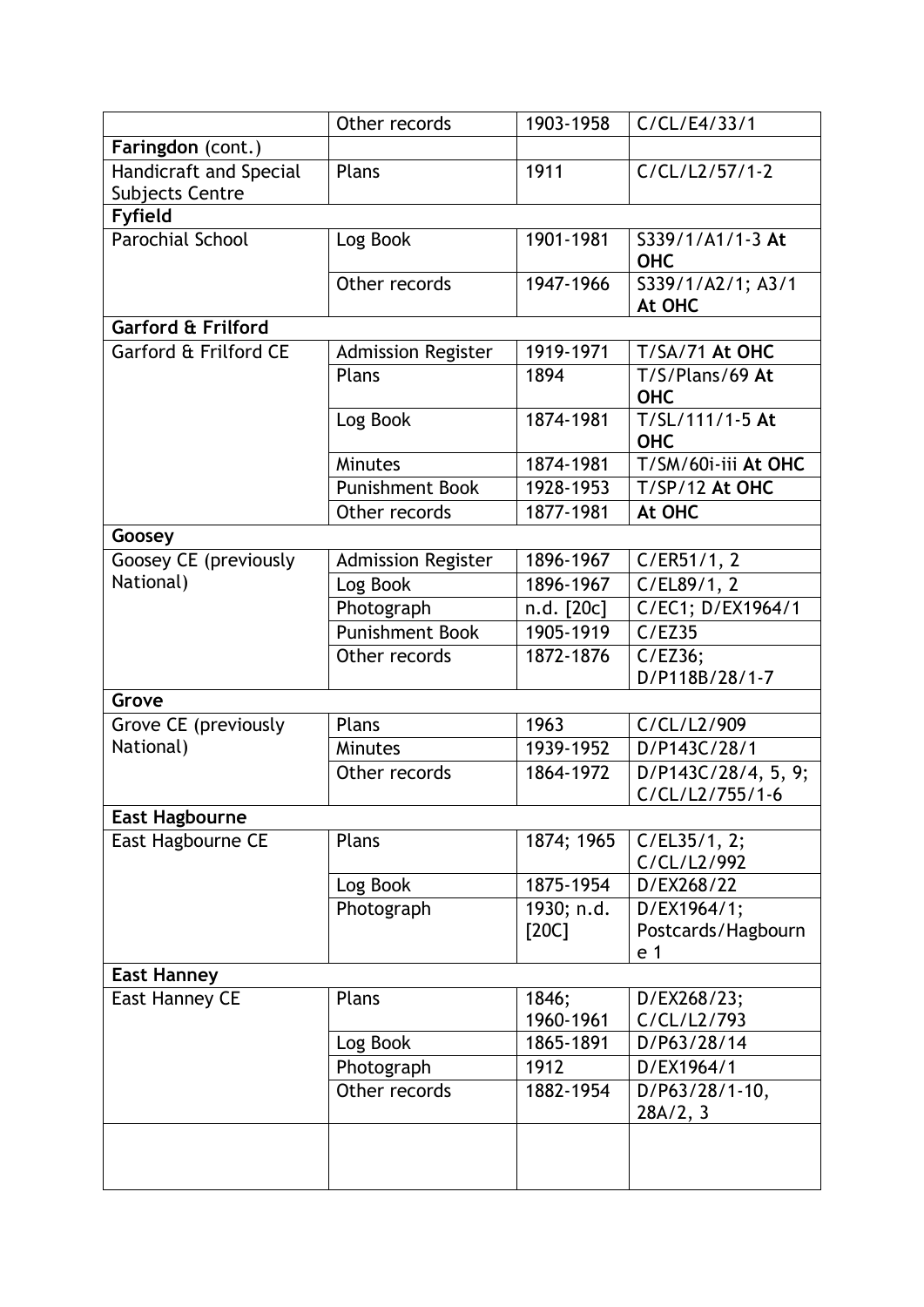| <b>Harwell</b>                |                           |                  |                                 |
|-------------------------------|---------------------------|------------------|---------------------------------|
| <b>Harwell County Primary</b> | Plans                     | 1963-1964        | C/CL/L2/934                     |
| (previously Board,            | Log Book                  | 1895-1923        | C/EL79                          |
| Council)                      | Minutes                   | 1933-1967        | C/EM103                         |
|                               | Other records             | 1838-1910        | D/P64/25/10;                    |
|                               |                           |                  | C/CL/G1/25/22                   |
| <b>Handicraft Centre</b>      | Log Book                  | 1929-1940        | C/EL64/1                        |
| <b>Hatford</b>                |                           |                  |                                 |
| Hatford CE (previously        | <b>Admission Register</b> | 1931-1936        | C/ER25/1, 2                     |
| National)                     | Log Book                  | 1875-1934        | C/EL17/1,2                      |
| <b>East Hendred</b>           |                           |                  |                                 |
| <b>East Hendred CE</b>        | <b>Admission Register</b> | 1898-1967        | C/ER52-54                       |
| (previously National)         | Plans                     | 1859, 1870       | D/EX268/24                      |
|                               | Photograph                | n.d. [20c]       | C/EC1; D/EX1964/1               |
|                               | <b>Punishment Book</b>    | 1947-1962        | C/EZ37                          |
|                               | Other records             | 1859-1951        | D/P66/28/7, 10, 13,             |
|                               |                           |                  | 17                              |
| East/West Hendred             | Plans                     | 1965-1967        | C/CL/L2/1025; 1066              |
| School, Ford Lane [now        |                           |                  |                                 |
| called The Hendreds           |                           |                  |                                 |
| Primary]                      |                           |                  |                                 |
| St Amand's RC                 | Plans                     | n.d.<br>[c.1862] | D/EX268/25                      |
| <b>West Hendred</b>           |                           |                  |                                 |
| <b>West Hendred CE</b>        | Plans                     | 1853             | D/EX268/26                      |
| (previously National)         | <b>Admission Register</b> | 1904-1966        | SCH1/11/1                       |
|                               | Photograph                | n.d. [20c]       | C/EC1; D/EX1964/1               |
| <b>North Hinksey</b>          |                           |                  |                                 |
| North Hinksey CE              |                           | 1856:            |                                 |
| (previously National)         | Plans                     | 1960-1961        | D/EX268/29/1-14;<br>C/CL/L2/802 |
| <b>Botley Senior Council</b>  | Plans                     | 1936-1938        | C/CL/L2/240                     |
| <b>South Hinksey</b>          |                           |                  |                                 |
| New Hinksey CE                | Plans                     | 1871-1952        | D/EX268/28                      |
| (previously Boys, Girls,      | Log Book                  | 1871             | S350/1/A1; 2/A1;                |
| <b>Infants and Mixed</b>      |                           |                  | 3/A1 At OHC                     |
| Schools)                      | <b>Minutes</b>            | 1895-1948        | S350/4/A1/1-3 At                |
|                               |                           |                  | <b>OHC</b>                      |
| <b>Hinton Waldrist</b>        |                           |                  |                                 |
| <b>Hinton Waldrist CE</b>     | <b>Admission Register</b> | 1878-1966        | C/ER46, 48                      |
|                               | Log Book                  | 1878-1966        | C/EL/84/1                       |
|                               | Minutes                   | 1903-1965        | D/P70/25/2                      |
|                               | <b>Punishment Book</b>    | 1906-1966        | C/EZ31                          |
|                               | Other records             | 1833-1965        | C/EZ30, 32, 33;                 |
|                               |                           |                  | D/P70/25/1, 3                   |
|                               |                           |                  |                                 |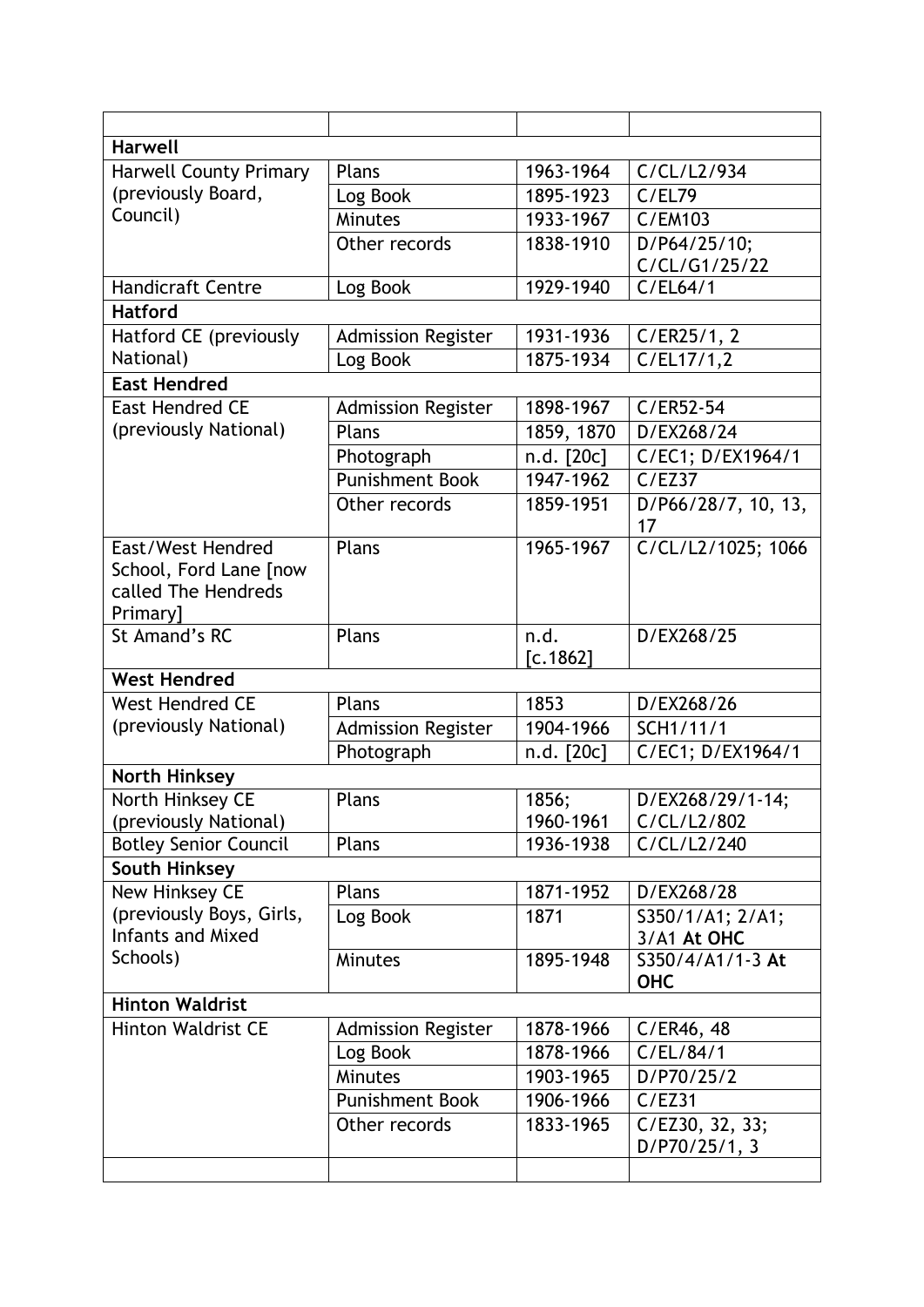| Kennington                            |                           |                    |                                                                                                               |
|---------------------------------------|---------------------------|--------------------|---------------------------------------------------------------------------------------------------------------|
| Kennington CE<br>(previously National | Plans                     | 1940-1962          | C/CL/E4/47/2;<br>C/CL/L2/862                                                                                  |
|                                       | Photograph                | n.d.<br>[c.1910]   | C/EC1                                                                                                         |
|                                       | Other records             | 1885-1964          | C/CL/E4/47/1,<br>$L2/583/1-6;$<br>D/P95B/25/1                                                                 |
| <b>Village School</b>                 | Other records             | 1949-1954          | C/CL/L2/502/1-7                                                                                               |
| Kingston Bagpuize                     |                           |                    |                                                                                                               |
| Kingston Bagpuize<br>Primary          | Plans                     | 1965-1967          | C/CL/L2/1061                                                                                                  |
| John Blandy's Endowed                 | <b>Admission Register</b> | 1896-1961          | SCH45/11/1                                                                                                    |
| (previously CE, National)             | Plans                     | 1908-1970          | C/CL/E4/48/2                                                                                                  |
|                                       | Photograph                | n.d. [20c]         | D/EX1964/1                                                                                                    |
|                                       | Other records             | 1836-1969          | C/CL/E4/48/1;<br>D/P77/25/3;<br>P/CC2/6/1;<br>SCH45/2/1-4; 4/1;<br>$5/1-4$ ; $6/1-3$ ; $16/1$ ;<br>$18/1 - 6$ |
|                                       | Log Book                  | 1875-1980          | SCH45/8/1-3                                                                                                   |
|                                       | <b>Punishment Book</b>    | 1941-1958          | SCH45/12/1                                                                                                    |
| <b>Kingston Lisle</b>                 |                           |                    |                                                                                                               |
| Kingston Lisle CE                     | Log Book                  | 1875-1909          | C/EL47/1                                                                                                      |
| (previously National)                 | <b>Minutes</b>            | 1903-1969          | D/P115B/28/1-7                                                                                                |
|                                       | Photograph                | n.d.<br>[c.1910]   | C/EC1                                                                                                         |
|                                       | Other records             | 1836-1959          | D/P115/25/4, 11,<br>$12; 28/1-7;$<br>115B/28/1-7                                                              |
| <b>Letcombe Bassett</b>               |                           |                    |                                                                                                               |
| Letcombe Basset School                | Plans                     | 1864-1926          | D/EX/268/34                                                                                                   |
| (previously National)                 | Log Book                  | 1858               | D/EX1904/1-3                                                                                                  |
|                                       | Photograph                | n.d.<br>[c.1910]   | C/EC1                                                                                                         |
| Letcombe Regis                        |                           |                    |                                                                                                               |
| Letcombe CE (previously<br>National)  | <b>Admission Register</b> | 1957-1995          | S358/1/A2/1-2 At<br><b>OHC</b>                                                                                |
|                                       | Log Book                  | 1864-1996          | S358/1/A1/1-4 At<br><b>OHC</b>                                                                                |
|                                       | Plans                     | 1856;<br>1965-1966 | D/EX268/35;<br>C/CL/L2/1012                                                                                   |
|                                       |                           |                    |                                                                                                               |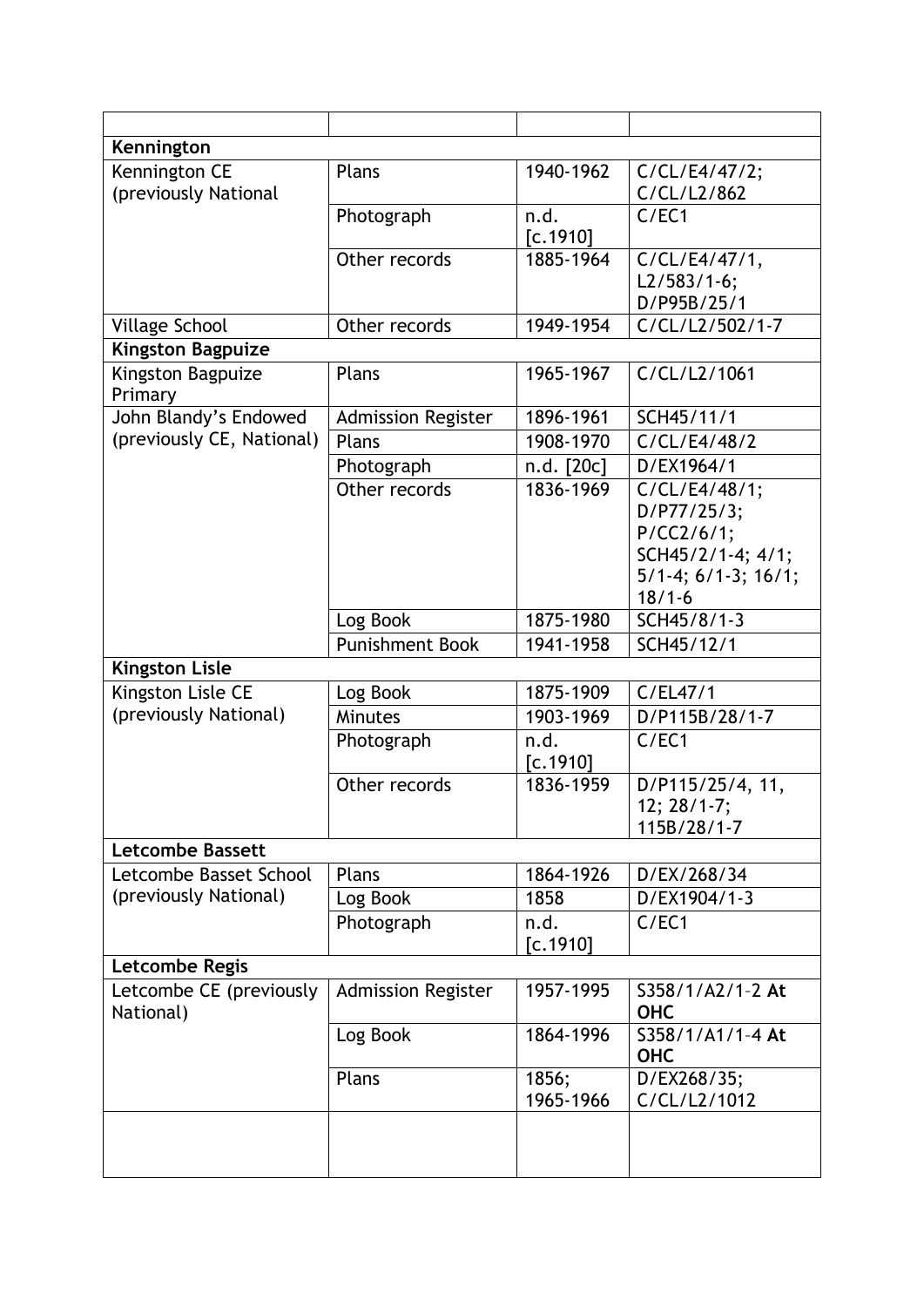| Littleworth                                     |                           |                   |                         |  |  |
|-------------------------------------------------|---------------------------|-------------------|-------------------------|--|--|
| Littleworth CE                                  | <b>Admission Register</b> | 1907-1959         | C/ER3/1, 2              |  |  |
|                                                 | Plans                     | 20C               | C/AR/P4/77              |  |  |
|                                                 | Log Book                  | 1875-1959         | $C/EL56/1-3$            |  |  |
|                                                 | Photograph                | n.d.<br>$[c1910]$ | C/EC1                   |  |  |
|                                                 | <b>Punishment Book</b>    | 1921-1936         | C/EZ8                   |  |  |
| <b>East Lockinge</b>                            |                           |                   |                         |  |  |
| East Lockinge CE                                | Log Book                  | 1920-1925         | C/EL18                  |  |  |
| (previously National)                           | Minutes                   | 1902-1925         | D/P82/28/1              |  |  |
|                                                 | Photograph                | n.d. [20c]        | C/EC1; D/EX1964/1       |  |  |
|                                                 | Other records             | 1903-1935         | D/P82/28/2-5            |  |  |
| <b>Longcot and Fernham</b>                      |                           |                   |                         |  |  |
| Longcot and Fernham CE<br>(previously National) | Photograph                | n.d.<br>$[c1910]$ | C/EC1                   |  |  |
|                                                 | Other records             | 1929              | D/P112B/28/1            |  |  |
| Longworth                                       |                           |                   |                         |  |  |
| Longworth                                       | Plans                     | 1962              | C/CL/L2/854             |  |  |
| Undenominational<br>(previously British)        | Other records             | 1898-1948         | D/P83/25/3              |  |  |
| Longworth National                              | Other records             | n.d.<br>[c.1825]  | D/P83/28/2              |  |  |
| <b>Southmoor Preparatory</b>                    | Other records             | 1958-1981         | D/EX1612/1              |  |  |
| Nursery                                         | Other records             | 1947              | D/P83/28/9/1-2          |  |  |
| Lyford                                          |                           |                   |                         |  |  |
| Lyford CE                                       | Log Book                  | 1864-1870         | D/P63C/25/2             |  |  |
|                                                 | Other records             | 1869-1941         | D/P63C/3/2              |  |  |
| <b>Marcham</b>                                  |                           |                   |                         |  |  |
| Marcham Primary                                 | Plans                     | 1964-1965         | C/CL/L2/978             |  |  |
| Milton                                          |                           |                   |                         |  |  |
| <b>Milton CE</b>                                | Plans                     | 1882, 1904        | D/P85/25/20, 26         |  |  |
|                                                 | Log Book                  | 1903-1961         | D/P85/25/25, 28         |  |  |
|                                                 | Minutes                   | 1878-1956         | D/P85/25/14, 15         |  |  |
|                                                 | Photograph                | n.d.<br>[c.1910]  | C/EC1                   |  |  |
|                                                 | Other records             | 1802-1973         | C/CL/E4/59;<br>D/P85/25 |  |  |
| <b>North Moreton</b>                            |                           |                   |                         |  |  |
| North Moreton CE                                | <b>Admission Register</b> | 1908-1940         | C/ER29, 30/1-4          |  |  |
| (previously National)                           | Log Book                  | 1866-1938         | C/EL27/1, 2             |  |  |
|                                                 | Minutes                   | 1924-1937         | D/P86/28/6              |  |  |
|                                                 | <b>Punishment Book</b>    | 1933-1938         | C/EZ20                  |  |  |
|                                                 | Other records             | 1904-1938         | D/P86/8A/4; 25/2        |  |  |
|                                                 |                           |                   |                         |  |  |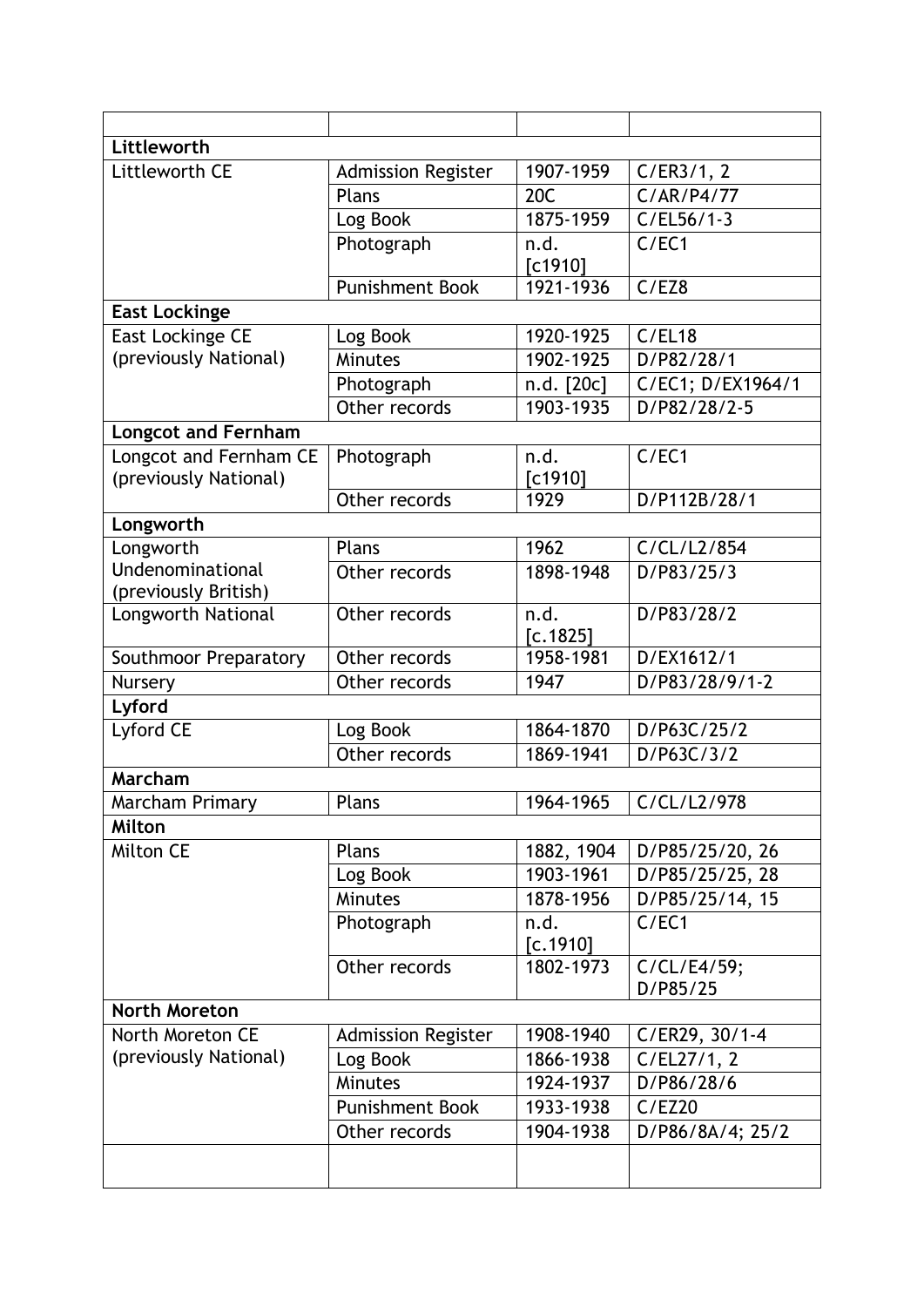| <b>South Moreton</b>                             |                           |                         |                                      |
|--------------------------------------------------|---------------------------|-------------------------|--------------------------------------|
| South Moreton County                             | <b>Admission Register</b> | 1873-1925               | C/ER60                               |
| Primary (previously                              | Plans                     | 1960                    | C/CL/L2/747/1-5                      |
| Council, Board,                                  | Log Book                  | 1879-1936               | C/EL104/1-2                          |
| National)                                        | Minutes                   | 1880-1947               | C/EM38;<br>D/P87/28/2                |
|                                                  | Other records             | 1904-1925               | C/EZ41;<br>D/P87/28/1/1-2            |
| Moulsford                                        |                           |                         |                                      |
| <b>Moulsford CE</b>                              | <b>Minutes</b>            | 1934-1971               | D/P88/28/6                           |
|                                                  | Photograph                | n.d.<br>[c.1910]        | C/EC1                                |
|                                                  | Other records             | 1926-1972               | D/P88/28/3, 7, 8                     |
| <b>Willow Court</b>                              | Other records             | 1946                    | RD/W/SB2/1061                        |
| Radley                                           |                           |                         |                                      |
| <b>Radley CE</b>                                 | Plans                     | 1962-1963               | C/CL/L2/890                          |
|                                                  | Minutes                   | 1895-1926               | D/P95/25/4                           |
|                                                  | Other records             | 1867-1957               | C/CL/L2/584/1-8;<br>D/P95/25/2, 3, 5 |
| St Peter's College                               |                           |                         |                                      |
|                                                  | Other                     | 1894-1900               | D/EX2807/36/1-4                      |
| Shrivenham                                       |                           |                         |                                      |
| Shrivenham CE                                    | Plans                     | 1964-1965               | C/CL/L2/994                          |
| (previously National,<br>Charity)                | Other records             | 1718-1937               | D/P112/25/1-3,<br>28/3, 4            |
| Sparsholt                                        |                           |                         |                                      |
| Sparsholt CE (previously                         | <b>Admission Register</b> | 1903-1965               | C/ER40/1, 2                          |
| National)                                        | Log Book                  | 1870-1965               | D/P115/28/45-47                      |
|                                                  | Minutes                   | 1903-1965               | D/P115/28/48                         |
|                                                  | Photograph                | n.d. [20c]              | C/EC1/50;<br>D/EX1964/1              |
|                                                  | <b>Punishment Book</b>    | 1904-1952               | C/EZ29                               |
|                                                  | Other records             | 1837-1967               | D/P115/28/1-14A;<br>115B/28/1        |
| Stanford-in-the-Vale                             |                           |                         |                                      |
| Stanford-in-the-Vale CE<br>(previously National) | Plans                     | 1870, n.d.<br>[19c];    | D/EX268/43;<br>D/EX1303/10/7;        |
|                                                  |                           | 1963-1964;<br>1964-1966 | C/CL/L2/938;<br>C/CL/L2/1020         |
|                                                  | <b>Minutes</b>            | 1916-1954               | D/P118/28/19                         |
|                                                  | Other records             | 1872-1964               | D/P118/28/2-7, 20                    |
| Steventon                                        |                           |                         |                                      |
| St Michael's CE                                  | Plans                     | 1861-1871               | D/EX268/44                           |
| (previously Steventon                            | Photograph                | n.d. [20c]              | D/EX1964/1                           |
| National)                                        | Other records             | 1816-1967               | C/CL/L2/591/1-6;                     |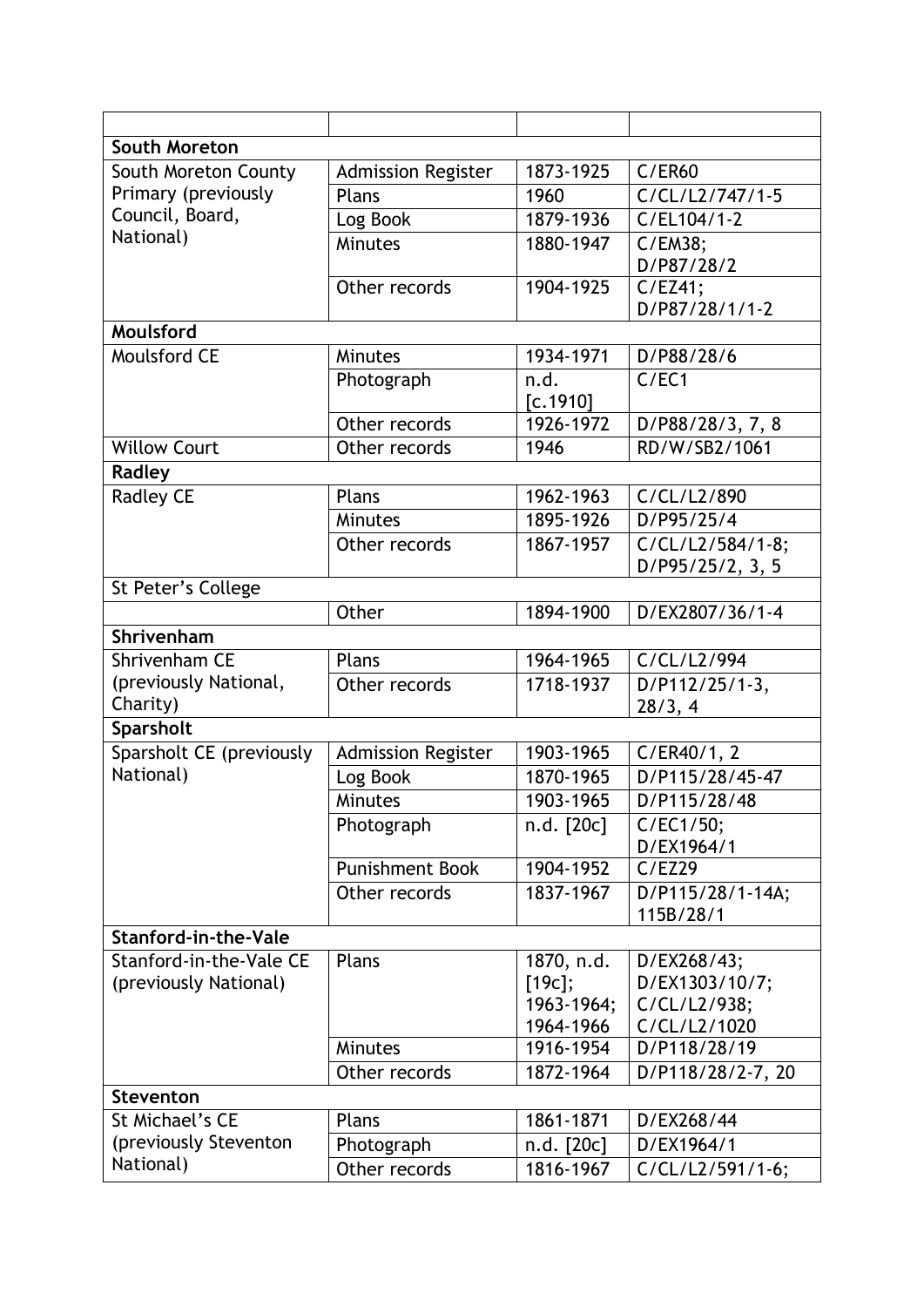|                                                                                                     |                           |                    | D/P119/28/2,3,5-6                       |
|-----------------------------------------------------------------------------------------------------|---------------------------|--------------------|-----------------------------------------|
| Sunningwell                                                                                         |                           |                    |                                         |
| Sunningwell CE                                                                                      | Log Book                  | 1871-1987          | S379/1/A1/1-3 At<br><b>OHC</b>          |
|                                                                                                     | <b>Minutes</b>            | 1944-1990          | S379/1/A3/1-2 At<br><b>OHC</b>          |
|                                                                                                     | <b>Punishment Book</b>    | 1909-1961          | S379/1/A2/1 At<br><b>OHC</b>            |
|                                                                                                     | Other records             | 1955-1990          | S379/1/A4; A5; C;<br>PR At OHC          |
| <b>Sutton Courtenay</b>                                                                             |                           |                    |                                         |
| All Saint's CE (previously<br>National)                                                             | Plans                     | 1960-1961          | C/AR/P4/113;<br>C/CL/L2/806             |
|                                                                                                     | <b>Minutes</b>            | 1902-1959          | D/P128/25/40                            |
|                                                                                                     | Photograph                | n.d.<br>[c.1910]   | C/EC1                                   |
|                                                                                                     | Other records             | 1734-1986          | $C/CL/L2/666/1-8;$<br>D/P128/25         |
| Courtenay Lodge                                                                                     | Photograph                | [1930s]            | D/EX1914                                |
|                                                                                                     | Other records             | 1924-1939          | D/EX2479                                |
| <b>Uffington</b>                                                                                    |                           |                    |                                         |
| Uffington CE (previously<br>National)                                                               | Plans                     | 1850-1851,<br>1956 | D/EX268/48;<br>D/P115/28/15             |
|                                                                                                     | Log Book                  | 1866-1975          | $C/EL112/1-4$                           |
|                                                                                                     | Other records             | 1851-1956          | C/CL/E4/90/1, 2;<br>D/EX1147/1          |
| Upton                                                                                               |                           |                    |                                         |
| <b>Upton CE</b>                                                                                     | <b>Admission Register</b> | 1868-1971          | C/ER58                                  |
|                                                                                                     | Plans                     | 1871               | D/EX268/49                              |
|                                                                                                     | Log Book                  | 1873-1971          | C/ER58                                  |
|                                                                                                     | Punishment Book           | 1914-1955          | C/EZ45/1                                |
|                                                                                                     | Other records             | 1927-1971          | $C/EZ45/2-11$                           |
| Wallingford                                                                                         |                           |                    |                                         |
| <b>Blackstone Secondary</b><br>Modern (previously<br><b>Wallingford County</b><br>Secondary Modern) | Other records             | 1948-1960          | C/CL/E4/92;<br>L2/593/1-7; 737/1-<br>17 |
| <b>Controlled Infant</b>                                                                            | Plans                     | 1961-1963          | C/CL/L2/877                             |
| Handicraft and Special                                                                              | Log Book                  | 1912-1941          | SCH22/8/5-6                             |
| Subjects Centre,<br><b>Cookery Centre</b>                                                           | Other records             | 1911               | C/CL/L2/57/1-2                          |
| <b>Manual Instruction</b><br>Centre                                                                 | Photograph                | 1913               | D/EX1964/1                              |
| St John's Primary                                                                                   | Log Book                  | 1958-1997          | SCH22/8/3-4                             |
|                                                                                                     | <b>Punishment Book</b>    | 1968-1972          | SCH22/12/1                              |
|                                                                                                     | Other records             | 1976; 2010         | SCH22/5/2; 18/1-3                       |
| <b>St Nicholas CE Infants</b>                                                                       | Plans                     | 1960-1970          | C/CL/E4/93/2-3                          |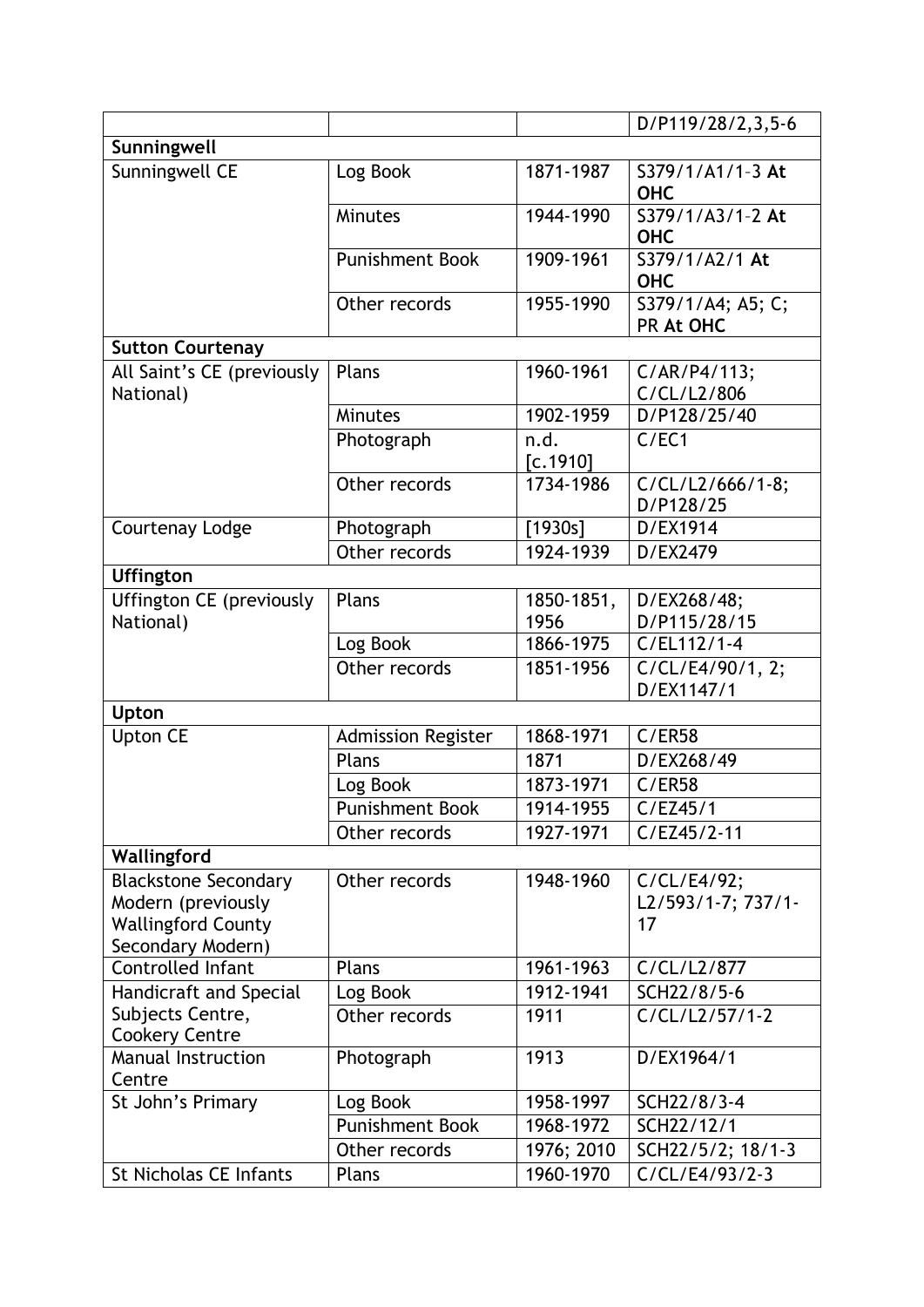|                                        | Other records             | 1958-1970              | C/CL/E4/93/1                 |
|----------------------------------------|---------------------------|------------------------|------------------------------|
| Wallingford (cont.)                    |                           |                        |                              |
| <b>Wallingford Boy's</b>               | Log Book                  | 1910-1958              | SCH22/8/3-4                  |
| Council                                | Photograph                | 1911                   | D/EX1964/1                   |
|                                        | <b>Punishment Book</b>    | 1910-1968              | SCH22/12/1                   |
|                                        | Other records             | n.d.                   | SCH22/16/1                   |
|                                        |                           | [c.1933]               |                              |
| Wallingford Boy's                      | Log Book                  | 1863-1910              | SCH22/8/1-2                  |
| National                               | Other records             | n.d. c1892-            | SCH22/2/1-2; 5/1-2;          |
|                                        |                           | 1897                   | $10/1$ ; $18/4$              |
| <b>Wallingford Council</b>             | <b>Minutes</b>            | 1910-1953              | C/EM21, 32                   |
|                                        | Photograph                | n.d.                   | C/EC1/57                     |
|                                        |                           | [c.1910]               |                              |
| <b>Wallingford Council</b>             | Other records             | 1908-1909              | C/CL/G1/25/15;               |
| School for Boys                        |                           |                        | L2/22                        |
| (elementary)                           |                           |                        |                              |
| <b>Wallingford County</b>              | Plans                     | 1966-1967              | C/CL/L2/1081                 |
| Junior<br><b>Wallingford Girls and</b> | Plans                     | 1963-1964              | C/CL/L2/906                  |
| <b>Infants</b>                         |                           |                        |                              |
| <b>Wallingford Grammar</b>             | Plans                     | 1960-1962              | C/CL/L2/839                  |
| (previously Bigg's                     | <b>Minutes</b>            | 1912-1967              | $\overline{?}$               |
| Charity)                               | Other records             | 1837-1960              | C/CL/G1/25/34;               |
|                                        |                           |                        | C/EM22/1-6; 113/1-           |
|                                        |                           |                        | 2; D/QWA1/5/1/5,6;           |
|                                        |                           |                        | $4/2/1-2$ ; $5/1-2$ ;        |
|                                        |                           |                        | D/QX/10/1;                   |
|                                        |                           |                        | C/TR/E12; E8/5,9;            |
|                                        |                           |                        | C/CL/L2/66,127,              |
|                                        |                           |                        | 128, 208, 350, 736;          |
|                                        |                           |                        | WA/SB1/100                   |
| <b>Wallingford National</b>            | Plans                     | $c.1861 -$             | D/EX268/50                   |
|                                        |                           | 1871                   |                              |
|                                        | <b>Minutes</b>            | 1895-1954              | D/P137/28/2                  |
|                                        | Other records             | 1948                   | D/P137/28/20                 |
| Wantage                                |                           |                        |                              |
| Wantage CE (previously                 | <b>Admission Register</b> | 1858-1957              | S387/2/A3/1-6;               |
| National)                              |                           |                        | A4/1; 3/A2/1-3 At            |
|                                        |                           |                        | <b>OHC</b>                   |
|                                        | Plans                     | 1898-1966              | D/P143/28/16, 23,            |
|                                        |                           |                        | 45                           |
|                                        | Log Book                  | 1863-1932,             | S387/A1/1-5; A2/1-2          |
|                                        |                           | 1914-1921              | At OHC; C/EL12               |
|                                        | Minutes                   | 1892-1926,             | S387/2//A7/1 At              |
|                                        | <b>Punishment Book</b>    | 1926-1965<br>1950-1966 | OHC; D/P143/28/43            |
|                                        |                           |                        | S387/2/A8/1 At<br><b>OHC</b> |
|                                        | Other records             | 1896-1915,             | S387/3/A2/1 At               |
|                                        |                           |                        |                              |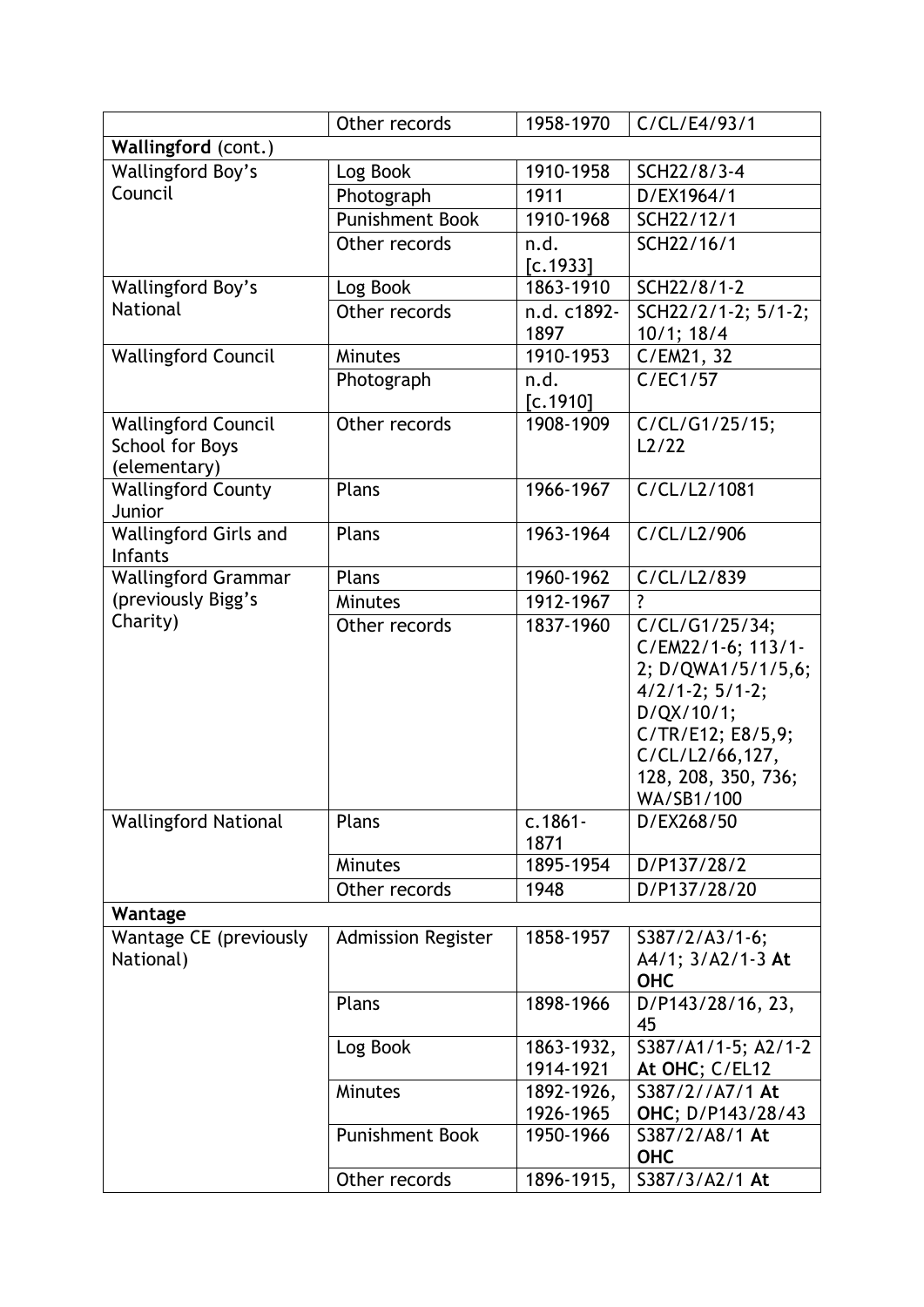|                                                       |                           | 1850-1974               | OHC; D/P143/28                                                                                              |
|-------------------------------------------------------|---------------------------|-------------------------|-------------------------------------------------------------------------------------------------------------|
|                                                       |                           |                         |                                                                                                             |
|                                                       | Photograph                | n.d.<br>[c.1910]        | C/EC1                                                                                                       |
| <b>Wantage County Primary</b><br>(previously Council) | <b>Admission Register</b> | 1929-1981               | S387/1/R1/1-5 At<br><b>OHC</b>                                                                              |
|                                                       | Plans                     | 1964-1965               | C/CL/L2/985                                                                                                 |
|                                                       | Log Book                  | 1929-1953,<br>1953-1987 | C/EL63;<br>S387/1/A1/1-2 At<br><b>OHC</b>                                                                   |
|                                                       | <b>Minutes</b>            | 1929-1968;<br>1960-1992 | C/EM48; 114;<br>S387/1/A2/; A3 At<br><b>OHC</b>                                                             |
|                                                       | Other records             | 1954-1979               | S387/1/PR; R2 At<br><b>OHC</b>                                                                              |
| Infants School, Church<br><b>Street</b>               | Plans                     | 1966                    | C/CL/L2/1045                                                                                                |
| King Alfred's Grammar                                 | Minutes                   | 1656-1949               | C/EM40; D/QW1/1-4                                                                                           |
|                                                       | Other records             | 1595-1960               | $\overline{C/CL/E4/96}$ ;<br>L2/707; D/QW3/1-5;<br>R/D134/7/8;<br>D/P143/28/29;<br>D/EX2547/2/6/1;<br>4/5/8 |
| St Katherine's                                        | Photograph                | n.d. [20c];<br>1905     | D/EX1964/1;<br>Postcards/Wantage<br>3                                                                       |
| Special Subjects                                      | Other records             | 1928                    | C/CL/L2/150                                                                                                 |
| School/Woodwork<br>Centre                             | Log Book                  | 1928-1940               | C/EL64/1, 2                                                                                                 |
| Wesleyan                                              | <b>Admission Register</b> | 1904-1928,<br>1929-1931 | S387/4/A2/1; A3/1<br>At OHC; C/ER35                                                                         |
|                                                       | Plans                     | 1855-1856,<br>1912-1913 | D/EX268/51;<br>S387/4/Y1/1-5 At<br><b>OHC</b>                                                               |
|                                                       | Log Book                  | 1863-1929               | S387/4/A1/1, 2 At<br><b>OHC</b>                                                                             |
|                                                       | <b>Minutes</b>            | 1912-1914               | S387/4/A4/1 At<br><b>OHC</b>                                                                                |
|                                                       | Other records             | 1907-1929               | C/CL/G1/46                                                                                                  |
|                                                       | Other records             | 1848-1986               | At OHC                                                                                                      |
| Segsbury Secondary                                    | Plans                     | 1960-1962               | C/CL/L2/845                                                                                                 |
| Modern                                                | Other records             | 1957-1963               | C/CL/E4/97/1                                                                                                |
| <b>Charlton School</b>                                | Photograph                | [20c]                   | D/EX1964/1                                                                                                  |
| Icknield County<br>Secondary Modern                   | Plans                     | c.1939-<br>1953; 1961   | C/CL/E4/95/2;<br>C/CL/L2/805                                                                                |
|                                                       | <b>Minutes</b>            | 1955-1965               | C/EM115                                                                                                     |
|                                                       | Other records             | 1938-1960               | C/CL/E4/95/1;                                                                                               |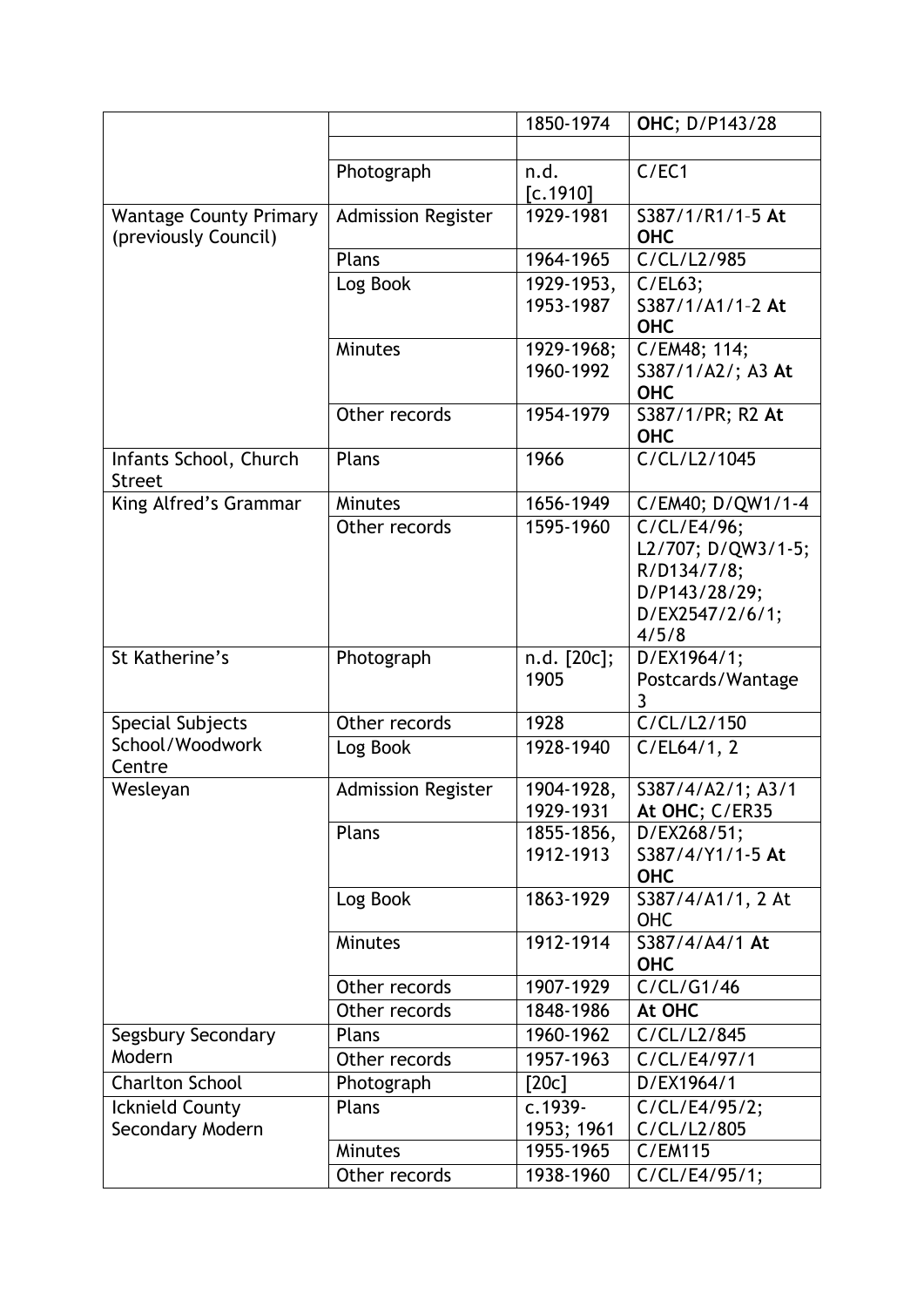|                               |                           |             | L2/500,501,621;    |  |
|-------------------------------|---------------------------|-------------|--------------------|--|
| Watchfield                    |                           |             | D/P143/28/32       |  |
| Watchfield Primary,           | Plans                     | 1961-1967   | C/CL/L2/855; 1016; |  |
| previously National,          |                           |             | 1059               |  |
| Smith's and Vicars'           | Log Book                  | 1871-1913   | C/EL23             |  |
|                               | Other records             | 1862-1958   | D/P112C/25/5/1, 2, |  |
|                               |                           |             | $4; 28/1-3;$       |  |
|                               |                           |             | C/CL/L2/689/1-6    |  |
| <b>Little Wittenham</b>       |                           |             |                    |  |
| Little Wittenham              | <b>Admission Register</b> | 1928-1930   | C/ER27             |  |
| Council (previously           | Log Book                  | 1895-1929   | C/EL24; D/EX566/1  |  |
| National and CE)              | <b>Minutes</b>            | 1921-1929   | C/EM26             |  |
|                               | Photograph                | n.d. [2.0c] | D/EX566/10         |  |
|                               | Other records             | 1899-1913   | D/EX566/5, 6, 16,  |  |
|                               |                           |             | 17                 |  |
| Long Wittenham                |                           |             |                    |  |
| Long Wittenham CE             | <b>Admission Register</b> | 1833-1875   | D/P153/28/1        |  |
| (previously National)         | Plans                     | 1856; 1962  | D/EX268/58;        |  |
|                               |                           |             | C/CL/L2/864        |  |
| Wootton                       |                           |             |                    |  |
| <b>Wootton CE (previously</b> | <b>Minutes</b>            | 1954-1976   | D/P157/28/2        |  |
| National)                     | Photograph                | n.d.        | C/EC1              |  |
|                               |                           | [c.1910]    |                    |  |
| Wytham                        |                           |             |                    |  |
| Wytham CE (previously         | Log Book                  | 1899-1905,  | C/EL25;            |  |
| National)                     |                           | 1910-1955   | S393/1/A1/1 At     |  |
|                               |                           |             | <b>OHC</b>         |  |
|                               | <b>Punishment Book</b>    | 1910-1957   | S393/1/A2/1 At     |  |
|                               |                           |             | <b>OHC</b>         |  |